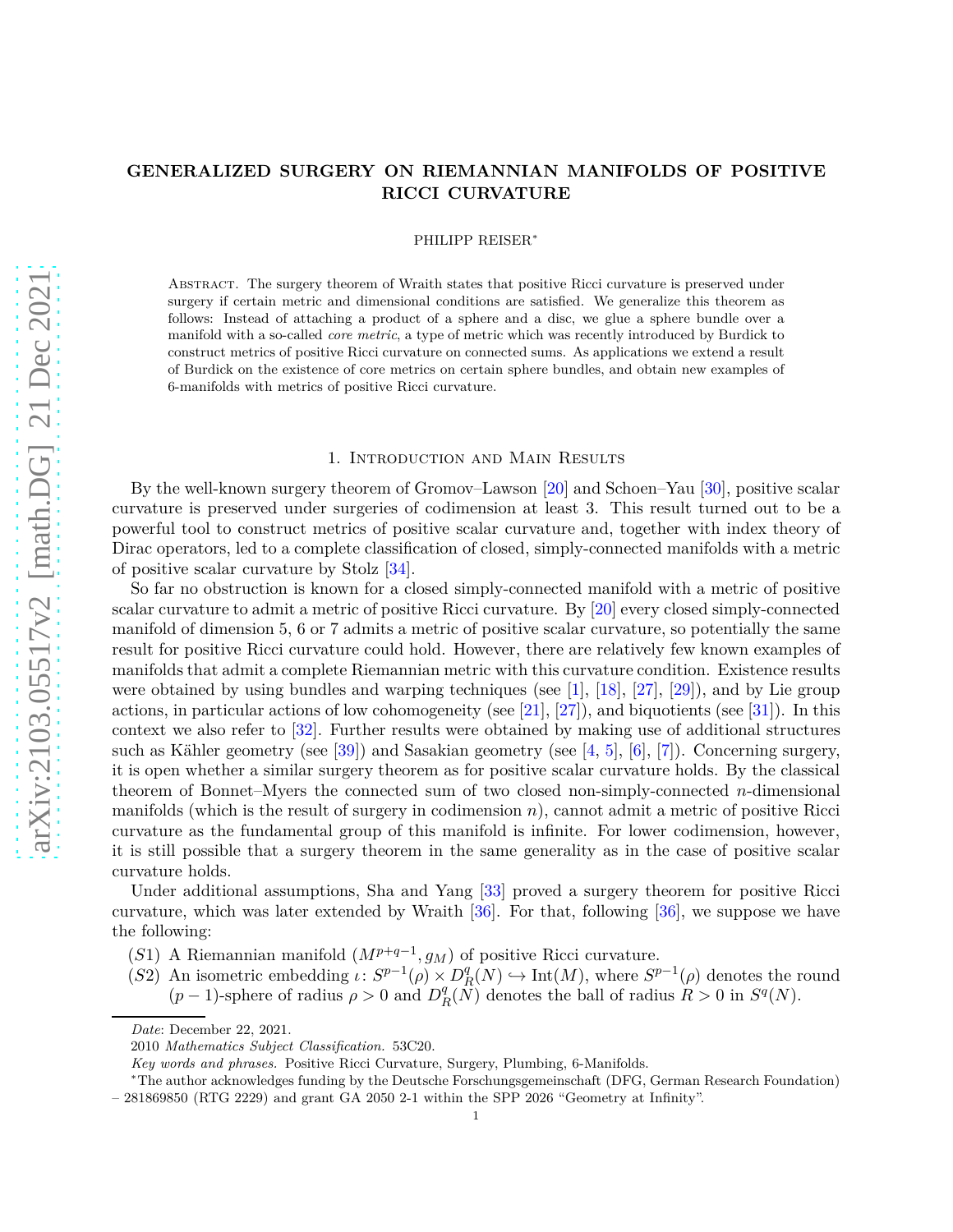(*S*3) A smooth map  $T: S^{p-1} \to SO(q)$ , which induces a diffeomorphism  $\tilde{T}: S^{p-1} \times S^{q-1} \to$  $S^{p-1} \times S^{q-1}$  defined by  $(x, y) \mapsto (x, T_x(y)).$ 

<span id="page-1-0"></span>**Theorem 1.1** ([\[36,](#page-17-10) Theorem 0.3]). *Under assumptions (S1)-(S3) let*  $p \geq q \geq 3$ *. Then there is a constant*  $\kappa = \kappa(p, q, R/N, T) > 0$  *such that if*  $\frac{\rho}{N} < \kappa$ *, then the manifold* 

$$
\hat{M} = M \setminus \operatorname{im}(\iota)^{\circ} \cup_{\tilde{T}} (D^p \times S^{q-1})
$$

*admits a metric of positive Ricci curvature.*

The metric constructed on  $\hat{M}$  coincides outside a neighborhood of the gluing area with the restriction of  $g_M$  to  $M \setminus \text{im}(\iota)$  and with  $D_R^p$  $R_1(R_1) \times S^{q-1}(\rho_1)$  on  $D^p \times S^{q-1}$ . The quotient  $\frac{\rho_1}{N_1}$  can be bounded from above by any constant  $\kappa' > 0$ , which then gives an additional dependency for  $\kappa$ , while the quotient  $\frac{R_1}{N_1}$  is constant independently of  $M, \iota, T$  and  $\kappa'$ , see [\[36,](#page-17-10) Proposition 0.4]. This form of the metric allows to apply Theorem [1.1](#page-1-0) again to the manifold  $\hat{M}$ , which leads to the following theorem by Wraith.

<span id="page-1-1"></span>**Theorem 1.2** ([\[35,](#page-17-11) Theorems 2.2 and 2.3])**.** *Let W be the manifold obtained by plumbing linear ndisc bundles over n-spheres according to a simply-connected graph or by plumbing together two disc bundles over spheres (where fiber and base dimension may differ). If the fiber and base dimensions are at least 3 then ∂W admits a metric of positive Ricci curvature.*

Recall that plumbing is a procedure that glues disc bundles to each other in a certain way, see Section [2.1.](#page-3-0) The class of manifolds obtained as boundaries of plumbings as in Theorem [1.2](#page-1-1) is large and contains many interesting examples, including all homotopy spheres that bound parallelizable manifolds [\[35,](#page-17-11) Theorem 2.1] and many highly-connected manifolds [\[14\]](#page-16-6).

We generalize Theorems [1.1](#page-1-0) and [1.2](#page-1-1) by replacing the base spheres with manifolds admitting so-called *core metrics*, a notion which was introduced by Burdick [\[10\]](#page-16-7).

**Definition 1.3.** Let *M<sup>n</sup>* be a smooth manifold. A Riemannian metric *g* on *M* is called a *core metric* if it has positive Ricci curvature and if there is an embedding  $\varphi: D^n \hookrightarrow \text{Int}(M)$  such that  $g|_{\varphi(S^{n-1})}$  is the round metric of radius 1 and such that the second fundamental form  $\mathbb{I}_{\varphi(S^{n-1})}$  is positive definite with respect to the inward pointing normal vector of  $S^{n-1} \subseteq D^n$ .

Since there exist different sign conventions for the second fundamental form, we give a simple example: An appropriate scalar multiple of the round metric on  $S<sup>n</sup>$  is a core metric, where the embedded disc can be any geodesic ball whose interior contains a hemisphere.

The notion of core metrics is based on work by Perelman [\[28\]](#page-17-12) and its relevance is illustrated by the theorem below.

**Theorem 1.4** ([\[10,](#page-16-7) Theorem B]). Let  $M_i^n$ ,  $1 \leq i \leq k$  be manifolds that admit core metrics. If  $n \geq 4$  *then*  $\#_i M_i$  *admits a metric of positive Ricci curvature.* 

The main goal of [\[9\]](#page-16-8), [\[10\]](#page-16-7) and [\[11\]](#page-16-9) was to construct manifolds which admit core metrics. The main results are given as follows.

<span id="page-1-2"></span>**Theorem 1.5** ([\[28\]](#page-17-12), [\[9\]](#page-16-8), [\[10\]](#page-16-7), [\[11\]](#page-16-9), [\[12\]](#page-16-10))**.** *The following manifolds admit core metrics:*

- *(1)*  $S^n$ *, if*  $n \geq 2$ *;*
- $(2)$   $\mathbb{C}P^n$ ,  $\mathbb{H}P^n$  and  $\mathbb{O}P^2$ ;
- (3)  $M_1^n \# M_2^n$  if  $n \geq 4$  and  $M_1$ ,  $M_2$  admit core metrics;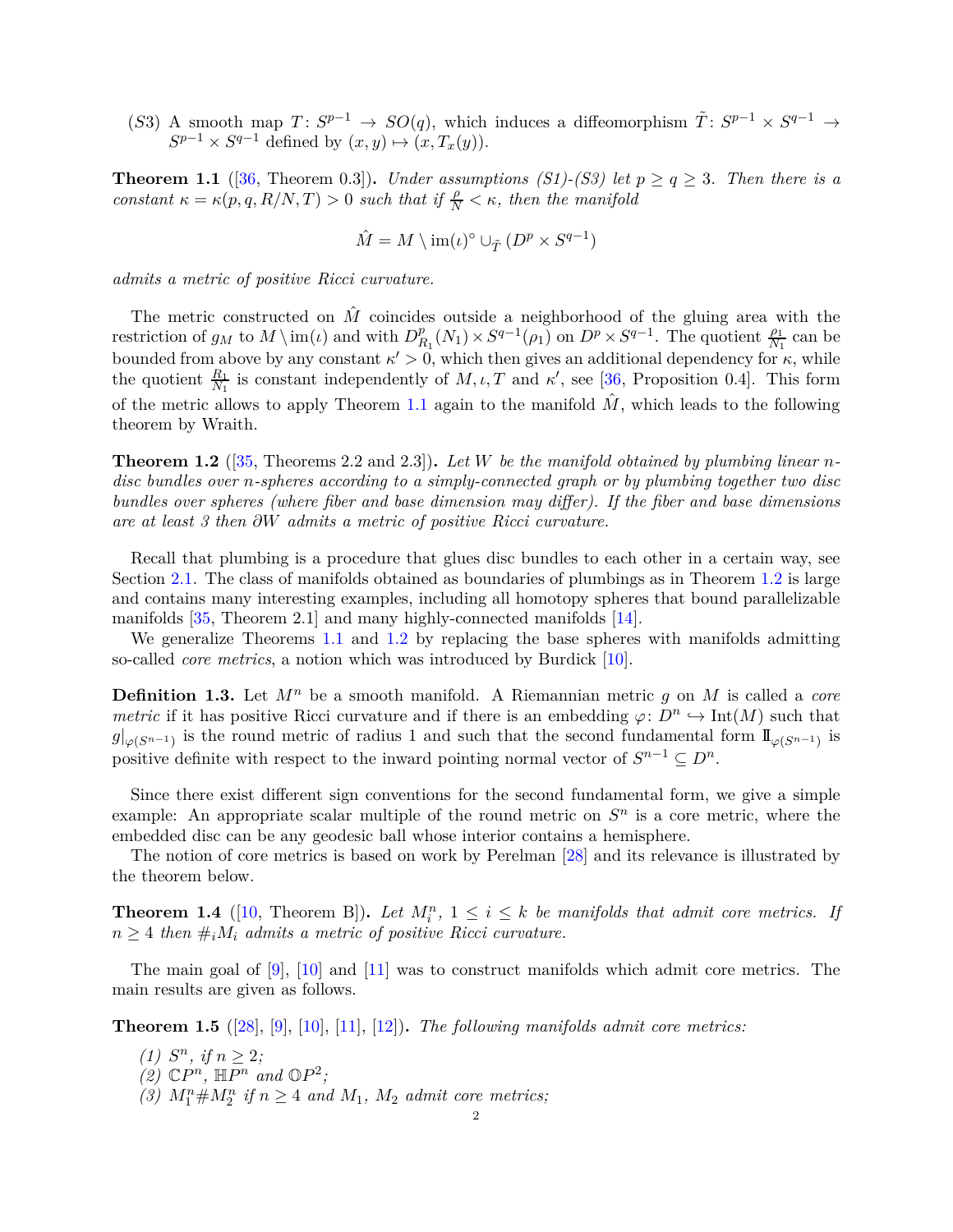- *(4)* Total spaces of linear sphere bundles  $E \rightarrow B$  with fiber and base dimension at least 3 if B *admits a core metric;*[1](#page-2-0)
- *(5) ∂W for W as in Theorem [1.2](#page-1-1) if one of the disc bundles has fiber dimension at least 4.*

Our main result is the following.

<span id="page-2-1"></span>**Theorem A.** *Under the assumptions (S1) and (S2) let B<sup>p</sup> be a manifold with a core metric*  $g_B$ , let  $E \stackrel{\pi}{\rightarrow} B$  be a linear  $S^{q-1}$ -bundle, and let  $r > 0$ . If  $p, q ≥ 3$  then there is a constant  $\kappa = \kappa(p, q, R/N, g_B, r) > 0$  *such that if*  $\frac{\rho}{N} < \kappa$ *, then the manifold* 

$$
\hat{M} = M \setminus \mathrm{im}(\iota)^{\circ} \cup_{\partial} \pi^{-1}(B \setminus \varphi(D^p)^{\circ})
$$

*admits a metric of positive Ricci curvature. This metric coincides outside a neighborhood of the gluing area with a submersion metric on E with totally geodesic and round fibers of radius r and with a scalar multiple of the metric*  $q_M$  *on M.* 

More precisely, the dependence of  $\kappa$  on the metric  $g_B$  is completely determined by the smallest eigenvalue of the second fundamental form  $\mathbb{I}_{\varphi(S^{p-1})}$ . Note that under the assumptions  $B = S^p$  and  $p \geq q$  we precisely obtain Theorem [1.1](#page-1-0) from Theorem [A.](#page-2-1)

Theorem [A](#page-2-1) can now be used to prove the following generalization of Theorem [1.2](#page-1-1) and of item (5) of Theorem [1.5.](#page-1-2)

<span id="page-2-3"></span>**Theorem B.** Let *W* be the manifold obtained by plumbing linear disc bundles  $\overline{E}_i$  with compact *base manifolds*  $B_i$ ,  $1 \leq i \leq k$ , according to a simply-connected graph. Then the following holds:

- *(1) If*  $B_1$  *admits a metric of positive Ricci curvature and*  $B_i$  *for*  $i \geq 2$  *admits a core metric, then*  $\partial W$  *admits a metric of positive Ricci curvature provided* dim $(B_i) \geq 3$  *for all i*.
- *(2)* If  $B_1$  also admits a core metric with  $\dim(B_1) \geq 3$  and the fiber dimension of  $\overline{E}_1$  is at least *4, then ∂W admits a core metric.*

As an application we will show that Theorem [1.2](#page-1-1) can be used to extend item (4) of Theorem [1.5](#page-1-2) as follows.

<span id="page-2-2"></span>**Theorem C.** Let  $E \to B^q$  be a linear  $S^p$ -bundle and suppose that

- $p = 2$  *and*  $q > 4$ *, or*
- $q = 2$  *and*  $p \geq 4$ *.*

*If B is closed and admits a core metric, then E admits a core metric.*

Finally, we consider applications in dimension 6. An immediate consequence of Theorem [1.5](#page-1-2) and Theorem [C](#page-2-2) is the corollary below.

<span id="page-2-4"></span>**Corollary 1.6.** *The following 6-manifolds admit core metrics:*

- $(1)$   $S^6$ ;
- (2)  $S^2 \times S^4$  and  $S^2 \times S^4$ , the unique non-trivial  $S^4$ -bundle over  $S^2$ ;
- $(3)$   $S^3 \times S^3$ ;
- (4) Linear  $S^2$ -bundles over  $\#_{i=1}^k(\pm \mathbb{C}P^2)$  for all  $k \in \mathbb{N}_0$  (for  $k=0$  we obtain  $S^4$ );
- *(5) Finitely many connected sums of the manifolds in (1)-(4).*

Note that  $\mathbb{C}P^3$  has the structure of a linear  $S^2$ -bundle over  $S^4$ , so it is contained in item (4). The manifolds in this item will be analyzed in Section [5.3](#page-13-0) below.

<span id="page-2-0"></span> $1_{\text{In}}$  [\[11\]](#page-16-9) this result is stated with no restriction on the base dimension. However, the proof given in [11] does not work if the base is 2-dimensional, since the metric on  $M_1$  in [\[11,](#page-16-9) Definition 3] does not have positive Ricci curvature if  $n = 1$ . In Theorem [C,](#page-2-2) by using Theorem [B,](#page-2-3) we fix this by giving an alternative proof provided the base dimension is at least 4. The author would like to thank Bradley Burdick for helpful discussions.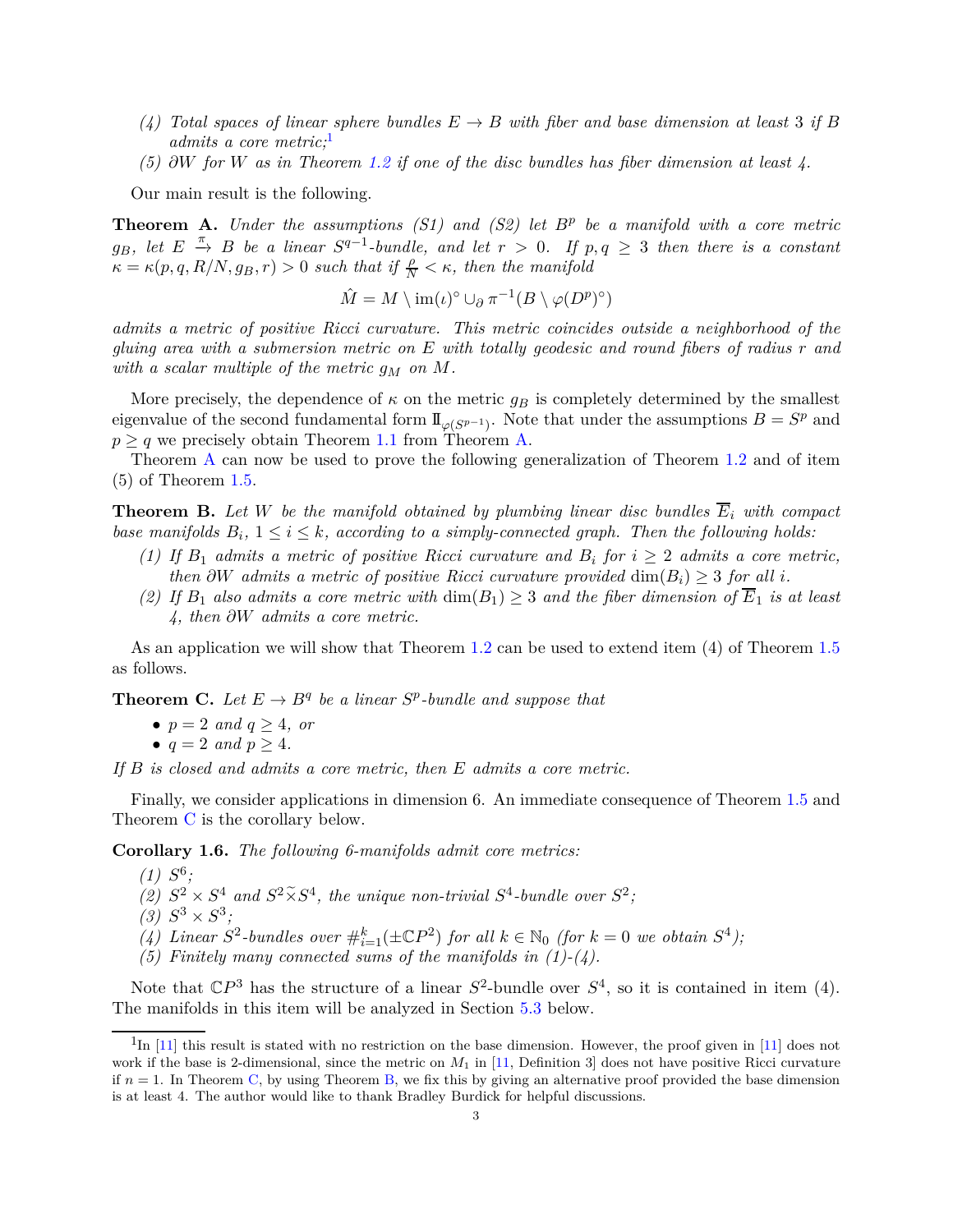Corollary [1.6](#page-2-4) provides infinitely many new examples, both spin and non-spin, of 6-manifolds with a metric of positive Ricci curvature, see Proposition [5.4](#page-13-1) and Remark [5.5](#page-13-2) below.

In Corollary [1.6](#page-2-4) we did not consider applications of Theorem [B.](#page-2-3) In fact, by using plumbings as in Theorem [B,](#page-2-3) we can construct a much larger class of 6-manifolds with a metric of positive Ricci curvature than the class of manifolds in Corollary [1.6.](#page-2-4) This will be carried out in a future paper.

This paper is organized as follows. In Section [2](#page-3-1) we recall the plumbing construction and the Vilms construction to obtain submersion metrics on fiber bundles. We proceed in Section [3](#page-4-0) with the proof of Theorem [A](#page-2-1) and in Section [4](#page-10-0) with the proof of Theorems [B](#page-2-3) and [C.](#page-2-2) Finally, in Section [5](#page-11-0) we consider applications in dimension 6.

**Acknowledgements.** The author would like to thank Fernando Galaz-García and Wilderich Tuschmann for many helpful conversations and comments. The author would also like to thank the Department of Mathematical Sciences of Durham University for its hospitality during a visit where parts of the work contained in this paper were carried out.

#### 2. Preliminaries

<span id="page-3-1"></span>In the following the term *manifold* will denote a smooth manifold, possibly with boundary. Unless stated otherwise all maps between manifolds and all fiber bundles over manifolds are assumed to be smooth. If a manifold *M* is assumed to be oriented then −*M* denotes the same manifold with the reverse orientation. If not stated otherwise, we use (co-)homology with coefficients in Z.

<span id="page-3-0"></span>2.1. **Plumbing.** In this section we briefly recall the plumbing construction. It was introduced by Milnor [\[26\]](#page-17-13) to construct manifolds with prescribed intersection form. We also refer to [\[22\]](#page-17-14), [\[8,](#page-16-11) Section 5 and  $[14, Section 2]$  for further details on plumbing.

Let  $D^q \hookrightarrow \overline{E}_1 \xrightarrow{\pi_1} B_1^p$  $\frac{p}{1}$  and  $D^p \hookrightarrow \overline{E}_2 \stackrel{\pi_2}{\longrightarrow} B_2^q$  be oriented linear disc bundles over oriented and connected manifolds  $B_i$  such that fibers, base and total space are oriented compatibly. Let  $D_1^p$  $j_1^p \hookrightarrow \text{Int}(B_1), D_2^q$  $\frac{q}{2} \hookrightarrow \text{Int}(B_2)$  be orientation preserving embeddings. Since discs are contractible, we can identify  $\pi_1^{-1}(D_1^p)$  $\binom{p}{1} \cong D_1^p \times D^q$  and  $\pi_2^{-1}(D_2^q)$  $\mathcal{L}_2^q$   $\cong$   $D_2^q \times D^p$ . Now choose diffeomorphisms  $\phi_1: D_1^p \to D^p$  and  $\phi_2: D^q \to D_2^q$  $\frac{q}{2}$  that both preserve or both reverse the orientation and let  $\overline{E}_1 \Box \overline{E}_2$ be the space obtained from  $\overline{E}_1 \sqcup \overline{E}_2$  by identifying  $\pi_1^{-1}(D_1^p)$  $\binom{p}{1}$  and  $\pi_2^{-1}(D_2^q)$  $2<sup>q</sup>$ ) via the diffeomorphism

$$
I: D_1^p \times D^q \to D_2^q \times D^p
$$
  

$$
(x, y) \mapsto (\phi_2(y), \phi_1(x)).
$$

The space  $\overline{E}_1 \square \overline{E}_2$  has a manifold structure after smoothing out the corners which arise at the boundary of the identification area. It can now be shown that the diffeomorphism type of  $E_1 \Box E_2$ only depends on whether the diffeomorphisms  $\phi_i$  preserve or reverse the orientation. We say that  $\overline{E}_1 \square \overline{E}_2$  is the manifold obtained by plumbing  $\overline{E}_1$  and  $\overline{E}_2$  with sign +1 (sign −1) if both maps  $\phi_i$ are orientation preserving (orientation reversing). Independent of the sign, the manifold  $\overline{E}_1 \Box \overline{E}_2$  is oriented compatibly with  $\overline{E}_1$  and  $\overline{E}_2$  if *p* or *q* is even, and  $\overline{E}_1 \square \overline{E}_2$  is oriented compatibly with  $\overline{E}_1$ and  $-E_2$  if *p* and *q* are odd.

We can repeat the process of plumbing by choosing multiple embedded discs disjoint from each other. A manifold obtained by plumbing multiple disc bundles can then be characterized by a labeled graph, where we label each edge which either  $+1$  or  $-1$ . Each vertex corresponds to a disc bundle and each edge corresponds to plumbing according to the sign the edge is labeled with. By collapsing the fibers we see that the manifold obtained in this way deformation retracts onto a sequence of one-point unions of the base manifolds, where we connect two base manifolds if the corresponding vertices are connected by an edge.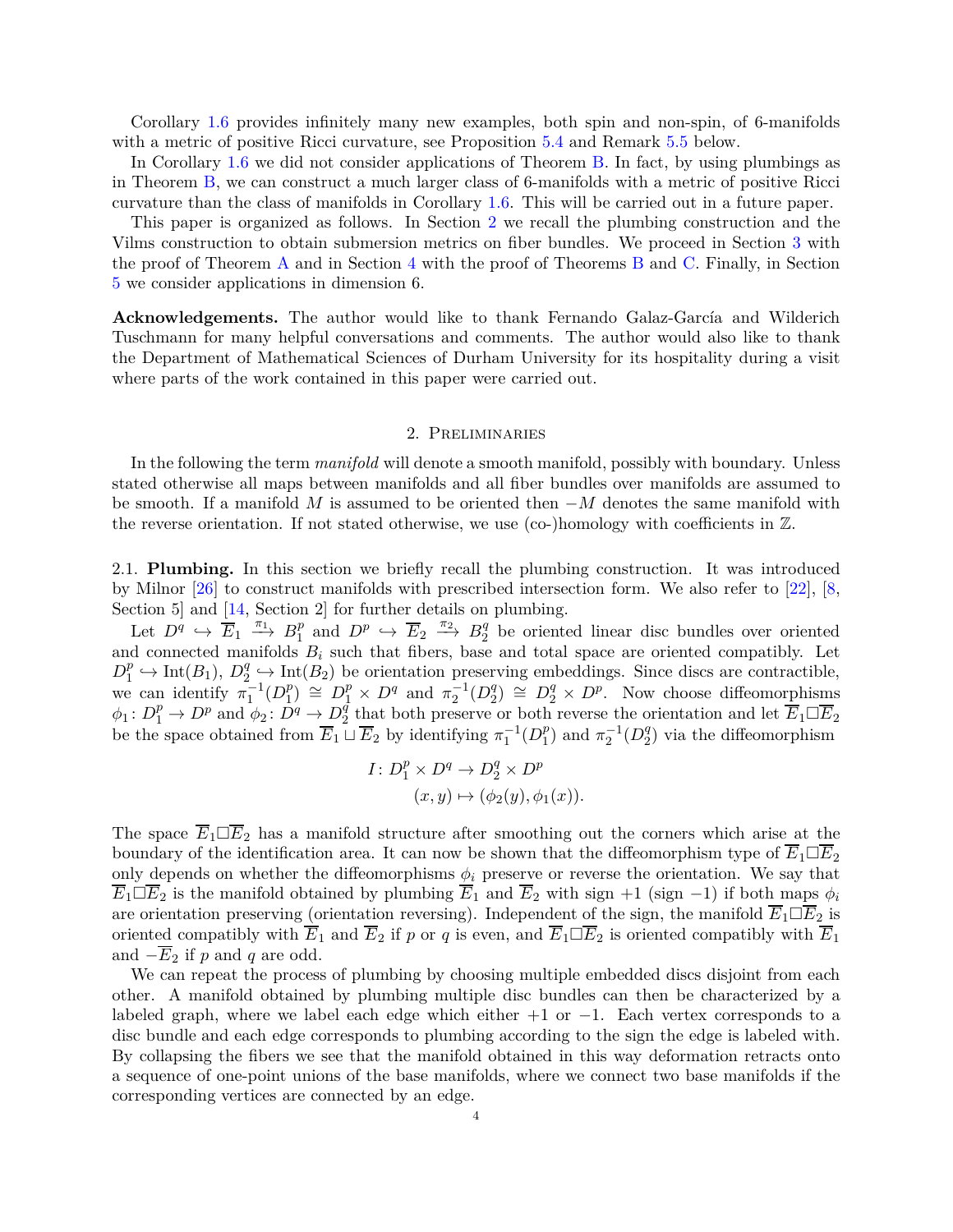We will be interested in the boundaries of plumbings. Let  $E_i = \partial \overline{E}_i$  be the sphere bundle of the disc bundle. It is easily verified that

<span id="page-4-1"></span>(2.1) 
$$
\partial(\overline{E}_1 \square \overline{E}_2) \cong (E_1 \setminus \pi_1^{-1}(D_1^p)^{\circ}) \cup_{I|_{SP^{-1} \times S^{q-1}}} (E_2 \setminus \pi_2^{-1}(D_2^q)^{\circ}).
$$

In particular, if one of the  $\overline{E}_i$ , say  $\overline{E}_2$ , is the trivial bundle  $S^q \times D^p$ , then  $\partial(\overline{E}_1 \Box \overline{E}_2)$  is obtained by surgery along a fiber sphere of *E*1.

The decomposition [\(2.1\)](#page-4-1) shows that the boundary of a plumbed manifold is the same manifold we obtain in Theorem [A](#page-2-1) by setting  $M = E_1$  and  $E = E_2$ . Hence, by repeatedly applying Theorem [A,](#page-2-1) we can equip the boundary of a manifold obtained by multiple plumbings with a metric of positive Ricci curvature if we can make sure that the assumptions of Theorem [A](#page-2-1) are satisfied in each step. We will show that this is always possible if we plumb according to a simply-connected graph, see Section [4.](#page-10-0)

2.2. **Metrics of Positive Ricci Curvature on Sphere Bundles.** To construct manifolds of positive Ricci curvature on plumbed manifolds we will use the following special case of the so-called *Vilms construction*:

<span id="page-4-3"></span>**Proposition 2.1** ([\[2,](#page-16-12) Theorem 9.59]). Let  $E \stackrel{\pi}{\rightarrow} B$  be a linear sphere bundle over a Riemannian *manifold*  $(B, q_B)$ *. Let*  $\theta$  *be a connection on the principal*  $O(p)$ *-bundle corresponding to*  $E$  *and let*  $r >$ 0. Then there is precisely one metric  $g_E(r, \theta)$  on E such that the map  $\pi$  is a Riemannian submersion *with totally geodesic and round fibers of radius*  $r > 0$  *and horizontal distribution associated with*  $\theta$ *.* 

The Ricci curvatures of the metric  $g_E(r, \theta)$  are given in [\[2,](#page-16-12) Theorem 9.70]. From the formulas given there one sees that the Ricci curvatures are close to those of *B* and the fiber  $S^{p-1}$  if the radius r of the fibers is small. Hence, we obtain the following.

<span id="page-4-5"></span>**Proposition 2.2** ([\[2,](#page-16-12) Theorem 9.70]). Let  $E \stackrel{\pi}{\to} B$  be a linear sphere bundle over a Riemannian *manifold*  $(B, g_B)$  *with a connection*  $\theta$  *on the corresponding principal*  $O(p)$ *-bundle. If*  $B$  *is compact and the metric*  $g_B$  *has positive Ricci curvature, then there is a constant*  $r_0 > 0$  *such that the metric*  $g_E(r, \theta)$  *has positive Ricci curvature for all*  $r \in (0, r_0)$ *.* 

## 3. Proof of Theorem [A](#page-2-1)

<span id="page-4-4"></span><span id="page-4-0"></span>In this section we prove Theorem [A.](#page-2-1) First we decompose the manifold  $\hat{M}$  as follows:

$$
(3.1) \qquad \hat{M} \cong \pi^{-1}(B \setminus \varphi(D^p)^{\circ}) \cup_{S^{p-1} \times S^{q-1}} (I \times S^{p-1} \times S^{q-1}) \cup_{S^{p-1} \times S^{q-1}} (M \setminus \text{im}(\iota)^{\circ}),
$$

where *I* is a closed interval. The strategy is to define a suitable metric of positive Ricci curvature on each part and then glue them using the following theorem due to Perelman [\[28\]](#page-17-12).

<span id="page-4-2"></span>**Theorem 3.1** ([\[28,](#page-17-12) Section 4], [\[3,](#page-16-13) Theorem 2])**.** *Let M*1*, M*<sup>2</sup> *be Riemannian manifolds of positive Ricci curvature. Suppose that there is an isometry*  $\phi: \partial_c M_1 \to \partial_c M_2$  *between two boundary components*  $\partial_c M_1 \subseteq \partial M_1$  *and*  $\partial_c M_2 \subseteq \partial M_2$  *and that the sum of the second fundamental forms*  $\mathbb{I}_{\partial_c M_1} + \phi^* \mathbb{I}_{\partial_c M_2}$  is positive semi-definite. Then there is a metric of positive Ricci curvature on the *manifold*  $M_1 \cup_{\phi} M_2$  *that agrees with the original metrics on*  $M_1$  *and*  $M_2$  *outside an arbitrarily small neighborhood of the gluing area.*

The theorem is originally stated with the assumption that the sum of second fundamental forms is positive definite. However, if this sum is merely positive semi-definite, we can perturb the metrics near the boundary slightly to increase the second fundamental form while keeping the curvature bounds and the induced metric on the boundary, see e.g. [\[9,](#page-16-8) Proof of Proposition 1.2.11].

If the metrics in Theorem [3.1](#page-4-2) are warped product metrics then, by observing that the metric we obtain after gluing is again a warped product metric, we obtain the following special case.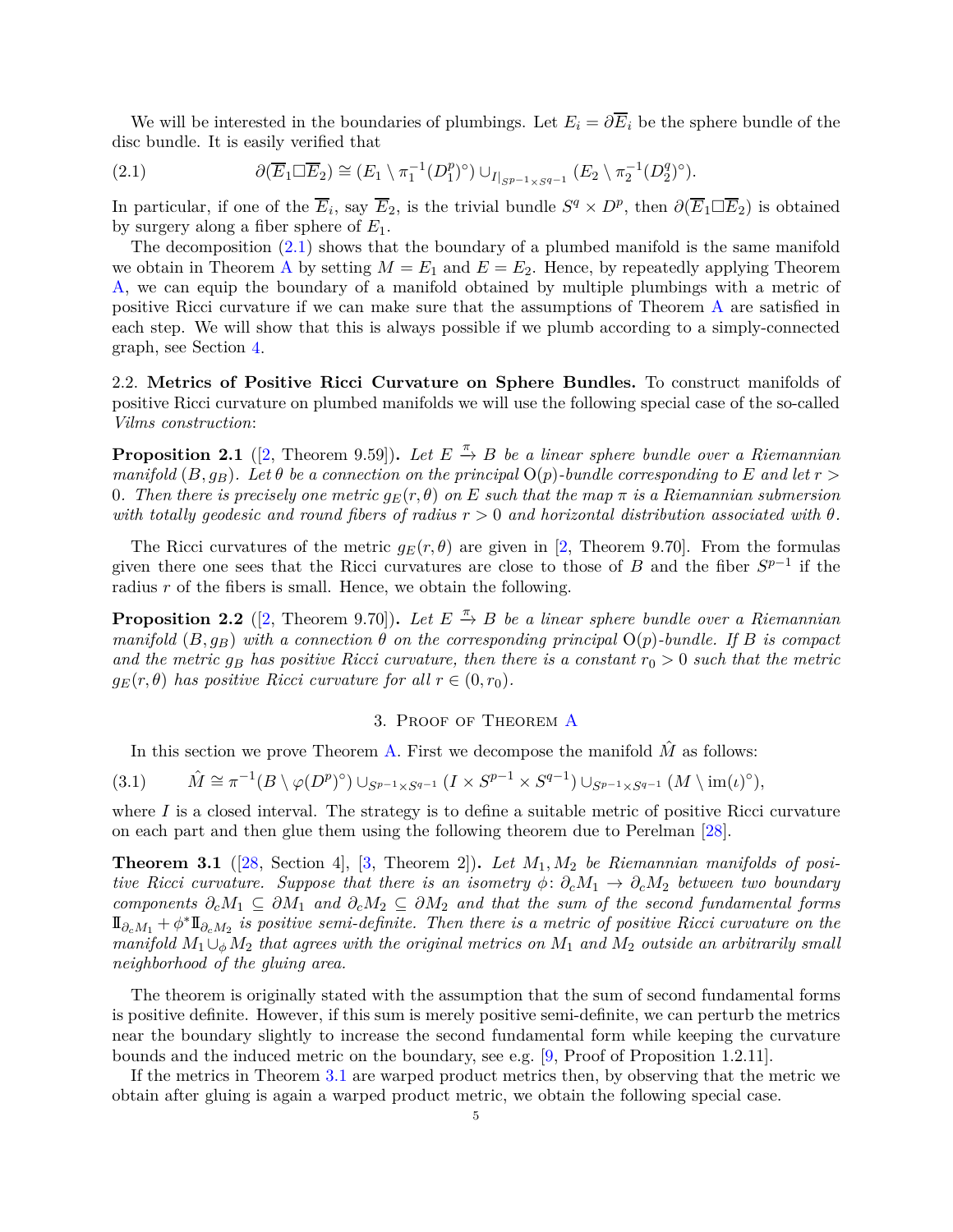<span id="page-5-3"></span>**Corollary 3.2.** Let *J* be an interval and let  $(M_1, g_1), \ldots, (M_k, g_k)$  be Riemannian manifolds. Let  $f_1, \ldots, f_k: J \to \mathbb{R}_{>0}$  *be continuous functions which are smooth on*  $J \setminus \{x_1, \ldots, x_l\}$ *, where*  $x_1, \ldots, x_l \in$ *J are interior points. If the metric*

$$
g = dt2 + f1(t)g1 + \cdots + fk(t)gk
$$

*on*  $J \times M_1 \times \cdots \times M_k$  *has positive Ricci curvature for all*  $t \in J \setminus \{x_1, \ldots, x_l\}$  *and if* 

 $f'_{i-}(x_j) \geq f'_{i+}(x_j)$ 

*for all i, j, then we can smooth the functions*  $f_1, \ldots, f_k$  *on an arbitrarily small neighborhood of each x<sup>j</sup> such that the resulting metric has positive Ricci curvature.*

3.1. **The metrics on**  $\pi^{-1}(B \setminus \varphi(D^p)^{\circ})$  and  $M \setminus \text{im}(\iota)^{\circ}$ . To obtain a metric on *E* we first choose a connection on the principal  $O(q)$ -bundle corresponding to E which is flat on the embedded disc  $\varphi(D^p) \subseteq B$ . The metric  $g_E(r, \theta)$  from Proposition [2.1,](#page-4-3) when restricted to  $\varphi(D^p)$ , is then a product of the form

$$
g_E(r, \theta)|_{\pi^{-1}(\varphi(D^p))} = g_B|_{\varphi(D^n)} + r^2 \cdot ds_{q-1}^2
$$

and over the boundary  $\varphi(S^{p-1})$  we have

<span id="page-5-0"></span>
$$
g_E|_{\pi^{-1}(\varphi(S^{p-1}))} = ds_{p-1}^2 + r^2 \cdot ds_{q-1}^2.
$$

Since the metric is a product over  $\varphi(D^p)$ , the second fundamental form on  $\pi^{-1}(\varphi(S^{p-1})) \cong S^{p-1} \times$ *S <sup>q</sup>*−<sup>1</sup> with respect to this product structure is given by

*.*

(3.2) 
$$
\mathbb{I}_{\pi^{-1}(\varphi(S^{p-1}))} = \begin{pmatrix} \mathbb{I}_{\varphi(S^{p-1})} & 0 \\ 0 & 0 \end{pmatrix}
$$

Since  $g_B$  is a core metric, we have  $\mathbb{I}_{\varphi(S^{p-1})} > 0$ . Hence, the smallest eigenvalue of  $\mathbb{I}_{\varphi(S^{p-1})}$ , which we denote by  $\lambda$ , is positive. Note that scaling the metric  $g_E(r, \theta)$  by a factor  $\alpha > 0$  has the effect that  $\lambda$  gets multiplied by  $\alpha^{-1}$ .

By assumption, the metric on  $\iota(S^{p-1} \times S^{q-1}) \cong S^{p-1} \times S^{q-1}$  is the product metric

<span id="page-5-2"></span>
$$
g_M|_{\iota(S^{p-1}\times S^{q-1})} = \rho^2 \cdot ds_{p-1}^2 + N^2 \sin^2\left(\frac{R}{N}\right) ds_{q-1}^2
$$

and the second fundamental form with respect to this product structure is given by

(3.3) 
$$
\mathbb{I}_{\iota(S^{p-1}\times S^{q-1})} = \begin{pmatrix} 0 & 0 \\ 0 & -\frac{1}{N}\cot\left(\frac{R}{N}\right) \end{pmatrix}.
$$

In general, the value  $\frac{R}{N}$  can be very small, in which case  $\mathbb{I}_{\iota(S^{p-1}\times S^{q-1})}$  is negative definite.

3.2. The structure of the metric on  $I \times S^{p-1} \times S^{q-1}$ . We will equip the middle part of [\(3.1\)](#page-4-4) with a metric of positive Ricci curvature such that we can glue it to the other parts using Theorem [3.1.](#page-4-2) The metric will be a doubly warped product metric, i.e. it will be given by

<span id="page-5-1"></span>
$$
g_{f,h} = dt^2 + h^2(t)ds_{p-1}^2 + f^2(t)ds_{q-1}^2,
$$

where  $f, h: \mathbb{R}_{\geq 0} \to \mathbb{R}_{\geq 0}$  are smooth functions. The second fundamental form of  $g_{f,h}$  at a slice  $t \geq 0$ with respect to  $\partial_t$  is given by

(3.4) 
$$
\Pi_{\{t\} \times (S^{p-1} \times S^{q-1})} = \begin{pmatrix} \frac{h'(t)}{h(t)} & 0 \\ 0 & \frac{f'(t)}{f(t)} \end{pmatrix}.
$$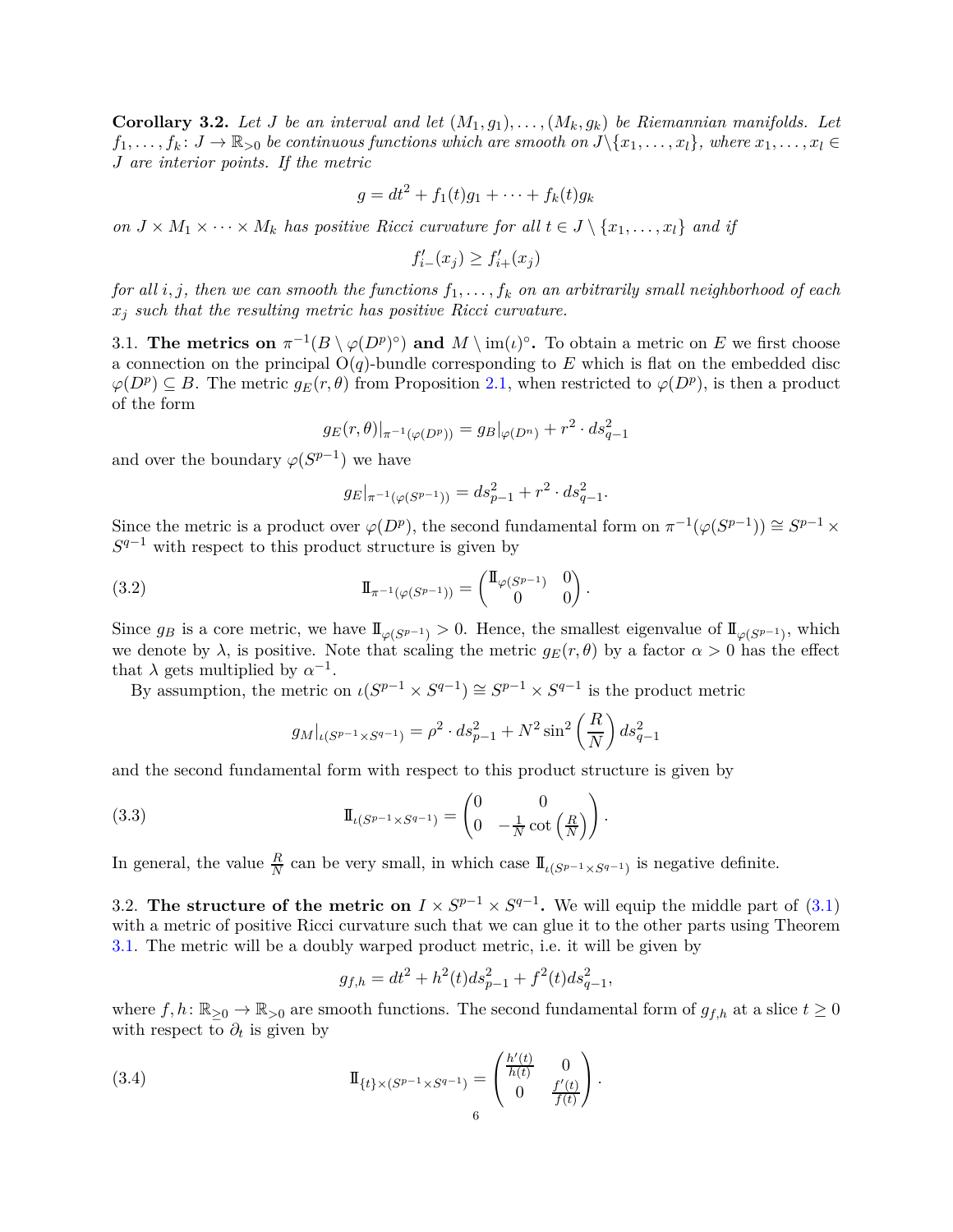Now, in order to glue according to the decomposition [\(3.1\)](#page-4-4) using Theorem [3.1,](#page-4-2) we impose the following boundary conditions:

<span id="page-6-0"></span>(3.5)  $h(0) = \alpha$   $f(0) = \alpha r$ 

<span id="page-6-4"></span>
$$
(3.6) \t\t h'(0) \le \lambda \t\t f'(0) \le 0
$$

<span id="page-6-5"></span>(3.7) 
$$
h(t_0) = \beta \rho \qquad f(t_0) = \beta N \sin(R/N)
$$

<span id="page-6-1"></span>(3.8) 
$$
h'(t_0) \ge 0
$$
  $f'(t_0) \ge \cos(R/N)$ .

Here  $\alpha, \beta, t_0 > 0$  can be chosen arbitrarily. Furthermore, in order to use Theorem [3.1,](#page-4-2) the metric *g*<sub>*f*,*h*</sub> needs to have positive Ricci curvature. For that, let *V* ∈  $TS^{p-1}$ , *W* ∈  $TS^{q-1}$  be unit length vectors (with respect to the metric  $g_{f,h}$ ). Then the Ricci curvatures are given as follows, see e.g. [\[38,](#page-17-15) Proposition 4.2]:

<span id="page-6-2"></span>Ric(*∂<sup>t</sup> , ∂t*) = <sup>−</sup>(*<sup>p</sup>* <sup>−</sup> 1)*<sup>h</sup>* ′′ *h* <sup>−</sup> (*<sup>q</sup>* <sup>−</sup> 1)*<sup>f</sup>* ′′ *f* (3.9) *,*

Ric(*V, V* ) = − *h* ′′ *h* + (*<sup>p</sup>* <sup>−</sup> 2)<sup>1</sup> <sup>−</sup> (*<sup>h</sup>* ′ ) 2 *h* 2 <sup>−</sup> (*<sup>q</sup>* <sup>−</sup> 1)*<sup>h</sup>* ′*f* ′ *hf* (3.10) *,*

<span id="page-6-3"></span>(3.11) 
$$
Ric(W, W) = -\frac{f''}{f} + (q - 2)\frac{1 - (f')^{2}}{f^{2}} - (p - 1)\frac{h'f'}{hf},
$$

$$
Ric(\partial_{t}, V) = Ric(\partial_{t}, W) = Ric(V, W) = 0.
$$

Figure 1 contains a sketch of how the graph of such functions *h* and *f* would typically look like.

<span id="page-6-6"></span>**Lemma 3.3.** *If the functions h and f satisfy* [\(3.5\)](#page-6-0)*-*[\(3.8\)](#page-6-1) *and the Ricci curvatures* [\(3.9\)](#page-6-2)*-*[\(3.11\)](#page-6-3) *are positive, then the manifold M*ˆ *has a metric of positive Ricci curvature as claimed in Theorem [A.](#page-2-1)*

*Proof.* We scale the metric  $g_M$  by  $\alpha$ , so  $(\pi^{-1}(B \setminus \varphi(D^p)^{\circ}), \alpha^2 g_E(r, \theta))$  and  $(I \times S^{p-1} \times S^{q-1}, g_{f,h})$ have an isometric boundary component by  $(3.5)$ . Scaling by  $\alpha$  has the effect that the second fundamental form on  $\varphi(S^{p-1})$  becomes bounded from below by  $\frac{\lambda}{\alpha}$ . Hence, by [\(3.6\)](#page-6-4), [\(3.2\)](#page-5-0) and [\(3.4\)](#page-5-1) the requirements of Theorem [3.1](#page-4-2) are satisfied for this boundary component (note that we need to reverse the signs in  $(3.4)$  since  $\partial_t$  is the inward normal vector on this boundary component). For the other boundary component we proceed similarly, i.e. we rescale the metric  $g_M$  by  $\beta$  so we have isometric boundary components by  $(3.7)$ . Then by  $(3.8)$ ,  $(3.3)$  and  $(3.4)$  the requirements of Theorem [3.1](#page-4-2) are satisfied. Now we apply Theorem [3.1](#page-4-2) to glue according to the decomposition [\(3.1\)](#page-4-4) and rescale the resulting metric by  $\frac{1}{\alpha}$ .

#### 3.3. **Construction of the functions** *f* **and** *h***.**

**Definition 3.4.** Let  $h_0: [0, \infty) \to \mathbb{R}$  be the unique smooth function satisfying

$$
h'_0 = e^{-\frac{1}{2}h_0^2},
$$
  

$$
h_0(0) = \sqrt{-2\ln\left(\min\left(\lambda, \frac{1}{2}\right)\right)}.
$$

We use the minimum of  $\lambda$  and  $\frac{1}{2}$  to cover the case  $\lambda \geq 1$ , in which  $-2\ln(\lambda)$  would be non-positive.

**Lemma 3.5.** *We have*

*(1)*  $h'_0(0) = \min\left(\lambda, \frac{1}{2}\right)$  $\leq \lambda$ *,* (2)  $h_0, h'_0 > 0$ ,  $h''_0 = -h_0 e^{-h_0^2} < 0,$  $(4)$  lim<sub>*t*→∞</sub>  $h_0(t) = \infty$ .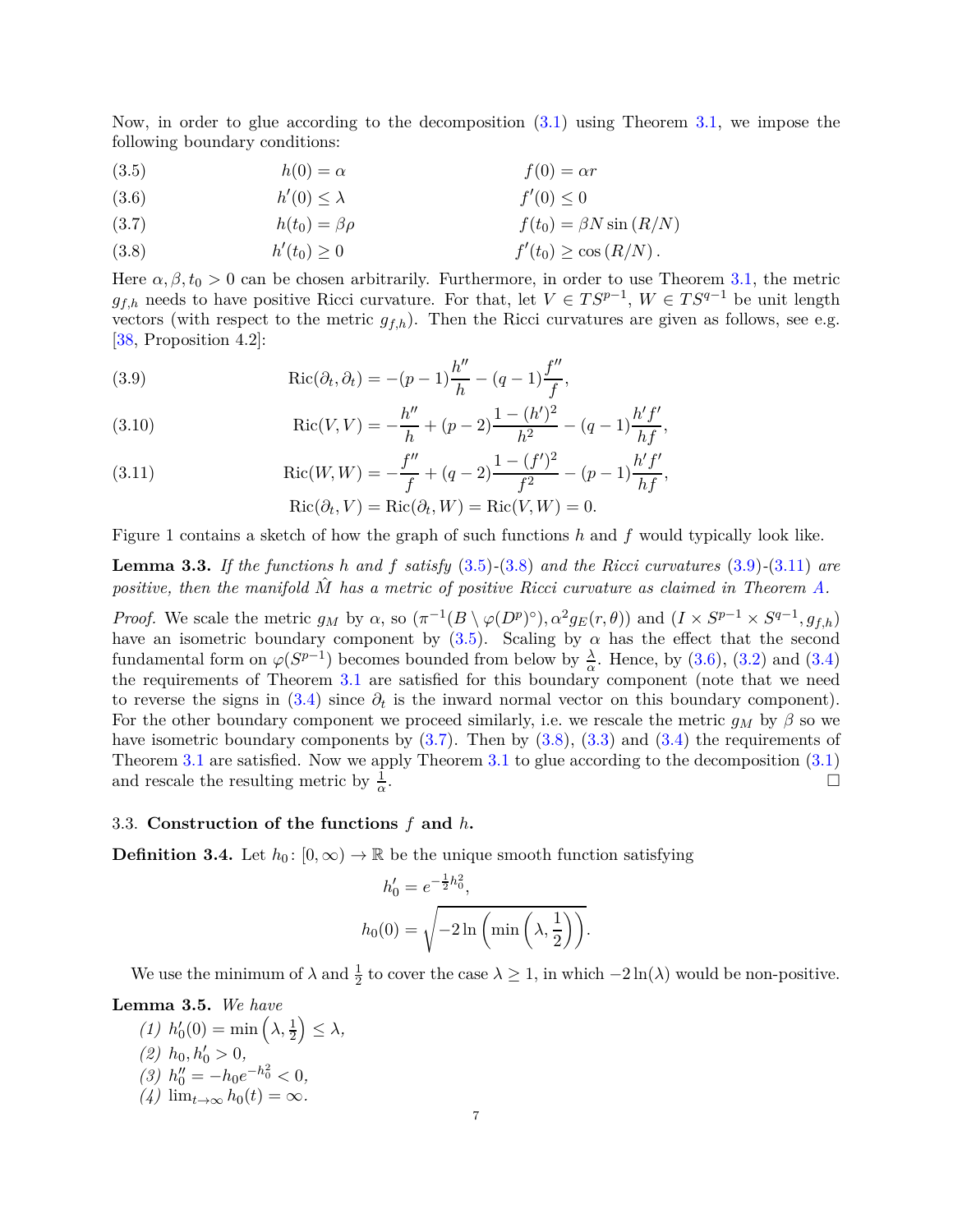

FIGURE 1. Sketch of the graph of the functions *h* and *f*. The dashed lines correspond to the part on which we have to construct the functions *h* and *f* such that they satisfy the boundary conditions [\(3.5\)](#page-6-0)-[\(3.8\)](#page-6-1) and such that the Ricci curvatures  $(3.9)-(3.11)$  $(3.9)-(3.11)$  $(3.9)-(3.11)$  are positive.

*Proof.* We show that  $\lim_{t\to\infty} h_0(t) = \infty$ , the remaining statements are easily verified. Since  $h'_0 > 0$ , the function  $h_0$  converges to a limit  $L \in (0,\infty]$ . Suppose  $L < \infty$ . Then  $\lim_{t\to\infty} h'_0(t) = 0$ . By the definition of  $h_0$  we have  $\lim_{t\to\infty} h'_0(t) = e^{-\frac{1}{2}L^2} > 0$ , which is a contradiction. Hence  $L = \infty$ .

**Definition 3.6.** For  $C \in (0,1)$  let  $f_C: [0,\infty) \to \mathbb{R}$  be the unique smooth function satisfying

$$
f''_C = Ce^{-h_0^2}f_C,
$$
  
\n
$$
f_C(0) = 1,
$$
  
\n
$$
f'_C(0) = 0.
$$

<span id="page-7-0"></span>**Lemma 3.7.** *We have*

(1) 
$$
f_C, f'_C, f''_C > 0
$$
 on  $(0, \infty)$ ,  
\n(2)  $\lim_{t \to \infty} f_C(t) = \lim_{t \to \infty} f'_C(t) = \infty$ ,  
\n(3)  $\lim_{t \to \infty} f_C(t)h'_0(t) = 0$ ,  
\n(4)  $\frac{f'_C}{f_Ch_0h'_0} \in [0, 1]$ .

*Proof.*  $Ad(1)$ . By definition we have  $f''_C(0) > 0$  and hence  $f'_{C}(t) > 0$  for small *t*. Now suppose there is  $t > 0$  such that  $f''_C(t) = 0$ . Let  $t_0$  be the smallest such  $t$ , which is positive by the initial conditions. The equation  $f''_C(t_0) = 0$  implies  $f_C(t_0) = 0$ , hence there is  $t_1 \in (0, t_0)$  such that  $f''_C(t_1) = 0$  which is a contradiction. Hence  $f''_C > 0$  and  $f_C, f'_C > 0$  follows from the initial conditions.

*Ad(2)*. We have  $\lim_{t\to\infty} f_C(t) = \infty$  since  $f'_C, f''_C > 0$ . Now set  $u = f'_C$ . A calculation shows that *u* satisfies the differential equation

$$
u'' + 2h_0 e^{-\frac{1}{2}h_0^2}u' - Ce^{-h_0^2}u = 0.
$$

The function  $h_0$  is monotone increasing, hence it has an inverse  $h_0^{-1}$ : [ $s_0, \infty$ ) → [ $0, \infty$ ), where  $s_0 = h_0(0) > 0$ . We now define  $v : [s_0, \infty) \to [0, \infty)$  by

$$
v(s) = u(h_0^{-1}(s)).
$$

Then *v* satisfies the differential equation

$$
v''(s) + sv'(s) - Cv(s) = 0.
$$

Further, the initial values for *v* are  $v(s_0) = 0$  and  $v'(s_0) = Ce^{-\frac{1}{2}s_0^2} > 0$ . It follows that  $v''(s_0) = 0$  $-Cs_0e^{-\frac{1}{2}s_0^2} < 0.$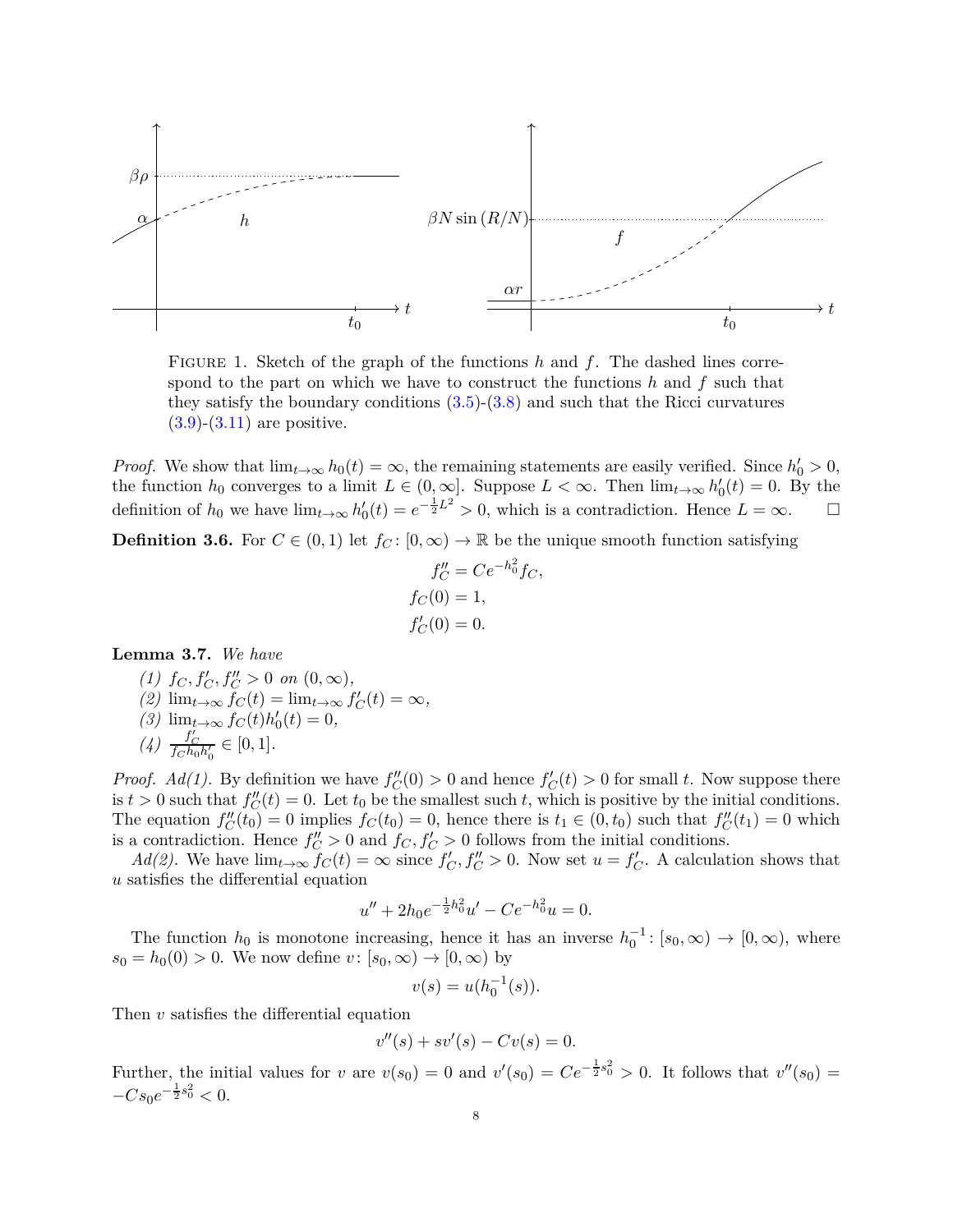Suppose there is  $s > s_0$  such that  $v'(s) = 0$  and let  $s_1$  be the smallest such *s*. Since  $v'(s) > 0$  for  $s \in [s_0, s_1)$  and  $v(s_0) = 0$ , it follows that  $v(s_1) > 0$  and hence  $v''(s_1) = Cv(s_1) > 0$ . But  $v'(s) > 0$ for  $s \in [s_0, s_1)$  and  $v'(s_1) = 0$ , so  $v''(s_1) \leq 0$ , which is a contradiction. Hence  $v' > 0$ .

By induction we have

$$
v^{(k+2)}(s) + sv^{(k+1)}(s) - (C-k)v^{(k)}(s) = 0
$$

for all  $k \in \mathbb{N}_0$  and similarly as above we can now show inductively that  $v^{(k+1)}$  does not change sign. As a consequence, all  $v^{(k)}$  converge to a limit. Let  $L = \lim_{s \to \infty} v(s) \in (0, \infty]$  and suppose  $L < \infty$ . Then we have

$$
\lim_{s \to \infty} v'(s) = \lim_{s \to \infty} v''(s) = 0
$$

and

$$
\lim_{s \to \infty} s v'(s) = CL.
$$

In particular, there is  $s_1 > s_0$  such that  $sv'(s) > \frac{L}{2}$  $\frac{L}{2}$  for all  $s > s_1$ . Hence, for  $s \geq s_1$ ,

$$
v(s) = v(s_1) + \int_{s_1}^s v'(r) dr > \int_{s_1}^s \frac{L}{2r} dr = \frac{L}{2} (\ln(s) - \ln(s_1)) \longrightarrow \infty
$$

as  $s \to \infty$ , which is a contradiction. It follows that  $L = \infty$  and therefore also  $\lim_{s \to \infty} u(s) = \infty$ .

*Ad(3)*. We define the function  $y: [s_0, \infty) \to \mathbb{R}$  by

$$
y(s) = e^{-\frac{1}{2}s^2} f_C(h_0^{-1}(s))
$$

and we need to show that *y* converges to 0 as  $s \to \infty$ . A calculation shows that *y* satisfies

$$
y''(s) = -sy'(s) + (C - 1)y(s)
$$

with  $y(s_0) = e^{-\frac{1}{2}s_0^2} > 0$  and  $y'(s_0) = -s_0e^{-\frac{1}{2}s_0^2} < 0$ . By definition of *y* we have  $y > 0$  and similarly as before we conclude that  $y' < 0$  and  $y$  and all its derivatives converge. Since  $y > 0$  and  $y' < 0$ , the limit  $L$  of  $y$  is finite and non-negative. In particular, both  $y'$  and  $y''$  converge to 0, and by a similar argument as above it follows that  $L = 0$ .

 $Ad(4)$ . We set  $a = \frac{f_C'}{f_C}$ . Then the function *a* satisfies

$$
a' = Ce^{-h_0^2} - a^2
$$

with  $a(0) = 0$ . We define  $b: [s_0, \infty) \to \mathbb{R}$  by

$$
b(s) = a(h_0^{-1}(s)) \frac{e^{\frac{1}{2}s^2}}{s}
$$

and we need to show that  $b \in [0, 1]$ . A calculation shows that *b* satisfies

$$
b'(s) = -sb(s)^2 + \frac{s^2 - 1}{s}b(s) + \frac{C}{s}
$$

with  $b(s_0) = 0$  and hence  $b'(s_0) = \frac{C}{s_0} > 0$ , i.e.  $b(s) \in (0,1)$  for *s* near  $s_0$ . If  $b(s) = 0$  for  $s > s_0$  then  $b'(s) = \frac{C}{s} > 0$  and if  $b(s) = 1$  then  $b'(s) = \frac{C-1}{s} < 0$ . This shows that *b* cannot leave the interval (0*,* 1).

**Definition 3.8.** For  $a, b > 0$  define  $h_a = a \cdot h_0$  and  $f_{b, C} = b \cdot f_C$ .

The boundary conditions [\(3.5\)](#page-6-0)-[\(3.8\)](#page-6-1) can easily be satisfied with  $h = h_a$  and  $f = f_{b,C}$  by suitable choices of *a* and *b*, except perhaps the value of  $f$  at  $t_0$ , but this can be achieved for example by extending *f* and *h* by straight lines provided that the value of *f* at  $t_0$  is less than  $\beta N \sin(R/N)$ . This is the reason why the constant  $\kappa$  appears in Theorem [A.](#page-2-1)

Now we consider the Ricci curvatures  $(3.9)-(3.11)$  $(3.9)-(3.11)$  $(3.9)-(3.11)$ .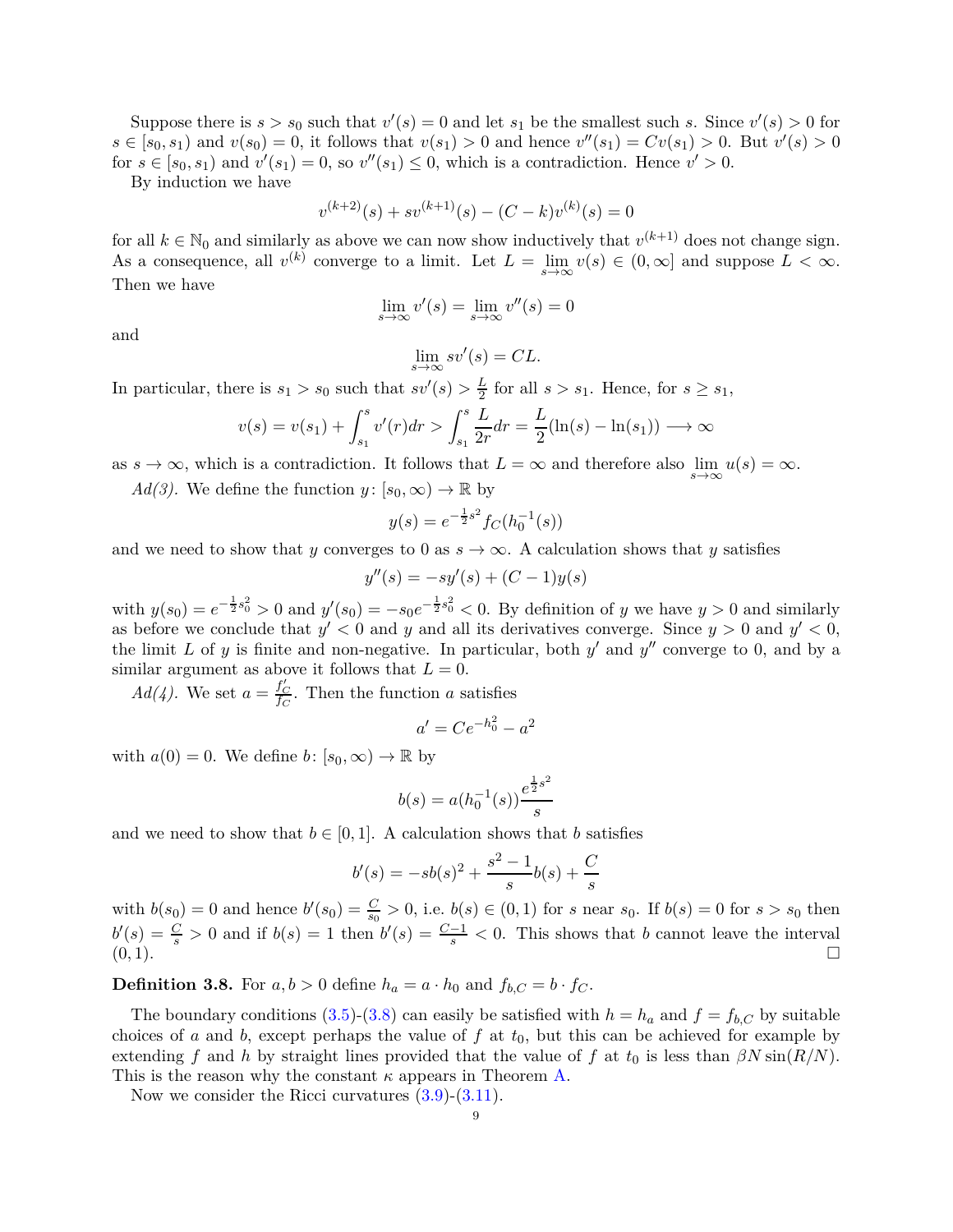<span id="page-9-0"></span>**Lemma 3.9.** For a, b, C small enough we have that  $\text{Ric}(\partial_t, \partial_t)$ ,  $\text{Ric}(V, V) > 0$  for all t and  $\text{Ric}(W, W) > 0$ 0 *for small values of t. Further, let*  $t_b > 0$  *be the smallest value such that*  $Ric(W, W)(t_b) = 0$ *. Then* 

 $(1)$   $t_b \rightarrow \infty$  *as*  $b \rightarrow 0$ *,*  $(2)$   $f'_{b,C}(t_b) \to 1$  *as*  $b \to 0$ *.* 

*Proof.* We calculate

$$
Ric(\partial_t, \partial_t) = ((p-1) - (q-1)C)e^{-h_0^2},
$$

which is positive when  $C < \frac{p-1}{q-1}$ . We also have

$$
Ric(V, V) = e^{-h_0^2} + (p-2)\frac{a^{-2} - e^{-h_0^2}}{h_0^2} - (q-1)\frac{f'_C h'_0}{f_C h_0}
$$

*.*

For  $t = 0$  this expression is positive if  $a^{-2} > e^{-h_0(0)^2}$ . Now suppose there is  $t > 0$  such that Ric(*V*, *V*)(*t*) = 0 and let  $t_a$  be the minimal such *t*, which is positive if  $a^{-2} > e^{-h_0(0)^2}$ . At  $t = t_a$  we then have

$$
\frac{(p-2)}{a^2} = -h_0(t_a)^2 e^{-h_0(t_a)^2} + (p-2)e^{-h_0(t_a)^2} + (q-1)\frac{f'_C}{f_Ch_0h'_0}(t_a)h_0(t_a)^2e^{-h_0^2(t_a)}.
$$

The left-hand side converges to  $\infty$  as  $a \to 0$ , while the right-hand side is uniformly bounded by Lemma [3.7.](#page-7-0) Hence, by choosing *a* sufficiently small, we can achieve that  $\text{Ric}(V, V)(t) > 0$  for all *t*.

Finally, we consider  $(3.11)$ :

$$
Ric(W, W) = -Ce^{-h_0^2} + (q-2)\frac{b^{-2} - (f'_C)^2}{f_C^2} - (p-1)\frac{h'_0 f'_C}{h_0 f_C}.
$$

By choosing *C* or *b* small enough, we can achieve that  $\text{Ric}(W, W)(t) > 0$  at  $t = 0$ . At  $t = t_b$  we have

$$
\frac{(q-2)}{b^2} = f(t_b)^2 \left( Ce^{-h_0(t_b)^2} + (q-2) \frac{f'_C(t_b)^2}{f_C(t_b)^2} + (p-1) \frac{f'_C h'_0}{f_C h_0}(t_b) \right)
$$
  
=  $C f_C(t_b)^2 h'_0(t_b)^2 + (q-2) f'_C(t_b)^2 + (p-1) \frac{f'_C}{f_C h_0 h'_0}(t_b) f(t_b)^2 h'_0(t_b)^2.$ 

By Lemma [3.7](#page-7-0) both the first and third term are uniformly bounded, so  $f'_{\mathcal{C}}(t_b) \to \infty$  as  $b \to 0$ . Hence,  $t_b \to \infty$  as  $b \to 0$ .

Rearranging the terms yields

$$
f'_{b,C}(t_b)^2 = b^2 f'_C(t_b) = 1 - \frac{b^2}{(q-2)} f_C(t_b)^2 h'_0(t_b)^2 \left( C + (p-1) \frac{f'_C}{f_C h_0 h'_0}(t_b) \right)
$$

and the claim now follows from Lemma [3.7.](#page-7-0)

*Proof of Theorem [A.](#page-2-1)* By Lemma [3.3](#page-6-6) it remains to show that there are values of *a, b, C* for which  $h = h_a$  and  $f = f_{b,C}$  satisfy the boundary conditions  $(3.5)-(3.8)$  $(3.5)-(3.8)$  $(3.5)-(3.8)$  and for which the Ricci curvatures [\(3.9\)](#page-6-2)-[\(3.11\)](#page-6-3) are positive. By Lemma [3.9,](#page-9-0) for *a, b, C* sufficiently small the Ricci curvatures are positive on  $[0, t_b)$ . By perhaps choosing *a* and *b* even smaller, we can achieve that  $(3.5)$  and  $(3.6)$ are satisfied and such that  $f'(t_b) > \cos(R/N)$ . Now choose  $t_1 < t_b$  such that  $f'(t_1) > \cos(R/N)$ , i.e. the Ricci curvatures on  $[0, t_1]$  are strictly positive. We now extend the functions  $f$  and  $h$  as follows: The function *h* gets extended by the constant function  $h(t_1)$  and f gets extended continuously such that the following holds:

(1) 
$$
f'_{-}(t_1) \ge f'_{+}(t_1)
$$
,  
(2) f is smooth on  $(t_1, \infty)$ ,  
(3)  $f'(t) \in (\cos(R/N), 1)$  for  $t \ge t_1$ ,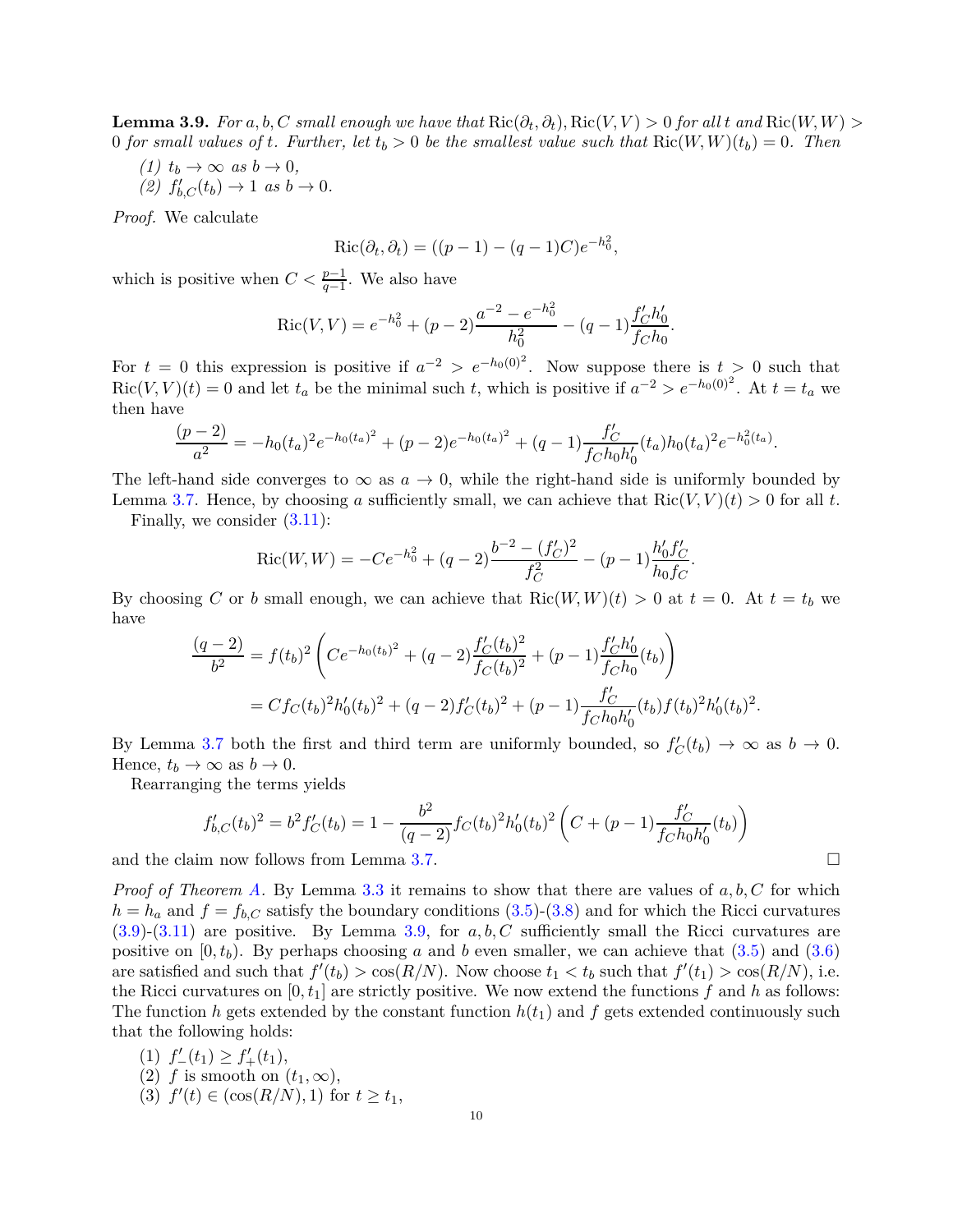(4)  $f''(t) < 0$  for  $t \ge t_1$ .

Then clearly all Ricci curvatures are positive. We now choose  $t_0 > t_1$  such that  $f(t_0) = N \sin(R/N) \frac{h(t_1)}{a}$  $\frac{f(t_1)}{\rho}$ , which exists if and only if  $f(t_1) < N \sin(R/N) \frac{h(t_1)}{\rho}$  $\frac{\mu_1}{\rho}$ . This is the case if and only if

$$
\frac{\rho}{N} < \frac{h(t_1)}{f(t_1)} \sin\left(\frac{R}{N}\right).
$$

The values of f and h at  $t = t_1$  only depend on  $a, b, C$  and  $\cos(R/N)$ , which in turn only depend on  $p, q, \lambda, r$  and  $R/N$ . The value of  $\lambda$  only depends on the metric  $g_B$ . Smoothing the functions  $f$ and *h* at  $t = t_1$  using Corollary [3.2](#page-5-3) finishes the proof.

#### 4. Proof of Theorems [B](#page-2-3) and [C](#page-2-2)

<span id="page-10-0"></span>First we prove Theorem [B.](#page-2-3) We denote the sphere bundle of the disc bundle  $\overline{E}_i$  by  $E_i$  and we set  $q = \dim(B_1)$  and  $p$  as the fiber dimension of  $E_1$ . Since all  $B_i$ ,  $i \geq 2$ , have core metrics, the manifold  $\partial W$  is obtained by iterated surgeries on the manifold  $M = E_1$  as in Theorem [A](#page-2-1) (cf. [\(2.1\)](#page-4-1)). By a deformation result of Gao and Yau [\[17\]](#page-16-14) for negative Ricci curvature, that can easily be transferred to positive Ricci curvature (see also [\[37,](#page-17-16) Theorem 1.10]) for every  $x \in B_1$  and any open neighborhood  $U$  of  $x$  we can deform the metric on  $B_1$  to agree with the original metric on  $B_1 \setminus U$  and to have constant sectional curvature 1 on a neighborhood of *x*. Hence, for any  $k_1 \in \mathbb{N}$ we can deform the metric on  $B_1$  such that there are positive constants  $R_1, \ldots, R_{k_1}$  and an isometric embedding

$$
D_{R_1}^q(1) \sqcup \cdots \sqcup D_{R_{k_1}}^q(1) \hookrightarrow B_1.
$$

Now we equip  $E_1$  with the metric  $g_{E_1}(\rho, \theta)$  according to a connection  $\theta$  that is flat over each embedded disc, so we have an isometric embedding

$$
S^{p-1}(\rho) \times D_{R_1}^q(1) \sqcup \cdots \sqcup S^{p-1}(\rho) \times D_{R_{k_1}}^q(1) \hookrightarrow E_1.
$$

By Proposition [2.2](#page-4-5) there is a constant  $\rho_1 > 0$  such that  $g_{E_1}(\rho, \theta)$  has positive Ricci curvature for all  $\rho < \rho_1$ . By choosing  $\rho$  small enough we can satisfy the assumptions of Theorem [A.](#page-2-1) By possibly choosing  $\rho$  even smaller we can freely choose the radii of the fibers of the bundles we attach. Hence, by choosing sufficiently small radii for the attached bundles, we can satisfy again the assumptions of Theorem [A](#page-2-1) for the attached bundles.

We repeat this process. As above we can attach the bundle  $E_i$  by possibly decreasing the fiber radii of all the preceding bundles. This is a well-defined procedure, since we glue according to a tree, where we consider *E*<sup>1</sup> as the root. This finishes the proof of the first part of Theorem [B.](#page-2-3)

To show the second part we use the following.

<span id="page-10-1"></span>**Proposition 4.1** ([\[10,](#page-16-7) Theorem 2.5]). For  $q \geq 3$ ,  $p \geq 4$ ,  $R > 1$ , and any  $\nu > 0$  sufficiently small, *there is a core metric on*  $D^q \times S^{p-1}$  such that the boundary is isometric to  $R^2 ds_{q-1}^2 + ds_{p-1}^2$  and *the principal curvatures of the boundary are all at least*  $-\nu$ *.* 

If  $B_1$  admits a core metric, then we can choose the embeddings on which we perform the surgeries to be disjoint from the embedded disc  $\varphi(D^q)$ . We can also assume that the connection for the bundle *E*<sub>1</sub> is flat over  $\varphi(D^q)$ . Hence, if we remove  $\varphi(D^q)$  from  $B_1$  and the corresponding part of the bundle  $E_1$ , we obtain a boundary component isometric to  $ds_{q-1}^2 + \rho ds_{p-1}^2$  with non-negative definite second fundamental form. By [\[10,](#page-16-7) Proposition 2.3] we can assume that the second fundamental form is positive definite and by possibly choosing  $\rho$  smaller and rescaling we can assume that the boundary is isometric to  $R^2 ds_{q-1}^2 + ds_{p-1}^2$  for some  $R > 1$ . Hence, by Theorem [3.1,](#page-4-2) we can glue with the metric from Proposition [4.1](#page-10-1) (where we assume  $p \geq 4$ ) and obtain a core metric on  $\partial W$ . This finishes the proof of Theorem [B.](#page-2-3)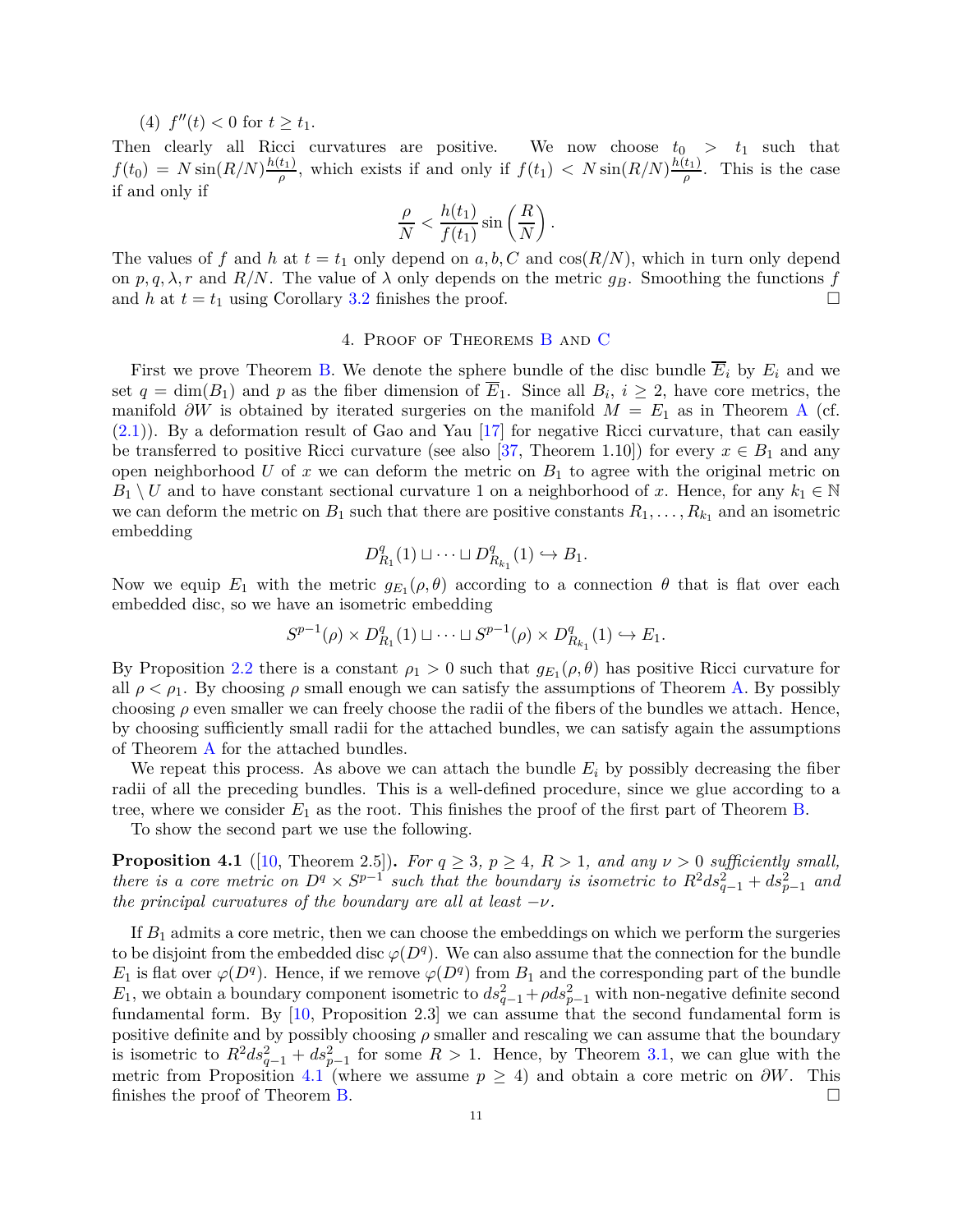For the proof of Theorem [C](#page-2-2) let  $E \to B^q$  be a linear  $S^p$ -bundle, where B is a closed manifold that admits a core metric. First suppose that  $p = 2$  and  $q \ge 4$ . Let  $\overline{E}$  be the disc bundle of *E*. Let  $\overline{M}$  be the manifold obtained by plumbing as follows:

$$
\left(\overline{E}\right)^{+}\left(\overline{S^{3}\times D^{q}}\right)^{+}\left(\overline{S^{q}\times D^{3}}\right)
$$

According to  $(2.1)$  we have

$$
\partial \overline{M} \cong E \setminus \pi^{-1}(D^q)^{\circ} \cup_{S^{q-1} \times S^2} (S^{q-1} \times S^3 \setminus (D^3 \sqcup D^3)^{\circ}) \cup_{S^{q-1} \times S^2} (S^q \setminus (D^q)^{\circ}) \times S^2
$$
  
\n
$$
\cong E \setminus \pi^{-1}(D^q)^{\circ} \cup_{S^{q-1} \times S^2} (S^{q-1} \times [0,1] \times S^2) \cup_{S^{q-1} \times S^2} D^q \times S^2
$$
  
\n
$$
\cong E \setminus \pi^{-1}(D^q)^{\circ} \cup_{S^{q-1} \times S^2} D^q \times S^2
$$
  
\n
$$
\cong E.
$$

[B](#page-2-3)y applying Theorem B with  $\overline{E}_1 = S^3 \times D^q$ , we obtain a core metric on  $\partial \overline{M}$  and thus on *E*.

Now suppose that  $q = 2$  and  $p \geq 4$ . Then *B* is a 2-dimensional closed manifold with a core metric, hence  $B \cong S^2$ . Since  $\pi_1(SO(p+1)) \cong \mathbb{Z}/2$ , there are precisely two isomorphism classes of linear  $S^p$ -bundles over  $S^2$ . If *E* is the trivial bundle, i.e.  $E \cong S^2 \times S^p$ , then we can also consider it as a linear  $S^2$ -bundle over  $S^p$  and apply the first part of Theorem [C.](#page-2-2) If *E* is the non-trivial bundle then the claim follows from Theorem [B](#page-2-3) and the lemma below.

**Lemma 4.2.** Let  $\overline{M}$  be the manifold obtained by plumbing as follows.

$$
\left(\mathbb{C}P^2 \times D^{n-1}\right) \xrightarrow{+} \left(\mathbb{S}^{n-1} \times D^4\right)
$$

*Then*  $\partial \overline{M}$  *is diffeomorphic to the unique non-trivial linear*  $S<sup>n</sup>$ -bundle over  $S<sup>2</sup>$ .

*Proof.* According to  $(2.1)$  we have

$$
\partial \overline{M} \cong (\mathbb{C}P^2 \setminus (D^4)^{\circ}) \times S^{n-2} \cup_{S^3 \times S^{n-2}} S^3 \times D^{n-1}.
$$

The manifold  $\mathbb{C}P^2 \setminus (D^4)^\circ$  is diffeomorphic to the disc bundle of the tautological line bundle over  $\mathbb{C}P^1 \cong S^2$ . Hence, the manifold  $(\mathbb{C}P^2 \setminus (D^4)^{\circ}) \times S^{n-2}$  has the structure of a fiber bundle over  $S^2$ with fiber  $D^2 \times S^{n-2}$ . On the other hand, the manifold  $S^3 \times D^{n-1}$  also has the structure of a fiber bundle over  $S^2$  obtained by the Hopf fibration  $S^3 \to S^2$ , i.e. the fiber of this bundle is  $S^1 \times D^{n-1}$ . Since the bundle projection  $\partial(\mathbb{C}P^2 \setminus (D^4)^{\circ}) \cong S^3 \to S^2$  is also given by the Hopf fibration, we glue fibers to fibers, so  $\partial \overline{M}$  has the structure of a fiber bundle over  $S^2$  with fiber

$$
D^2 \times S^{n-2} \cup_{S^1 \times S^{n-2}} S^1 \times D^{n-1} \cong S^n.
$$

Both bundles have the structure group of the Hopf fibration, which is contained in  $SO(2)$ , hence  $\partial \overline{M}$  also has structure group contained in SO(2) ⊆ SO(*n* + 1), so it is a linear bundle. It is nontrivial, since under the inclusion  $(\mathbb{C}P^2 \setminus (D^4)^{\circ}) \times S^{n-2} \hookrightarrow \partial \overline{M}$ , the class  $w_2(\partial \overline{M})$  gets mapped to  $w_2((\mathbb{C}P^2 \setminus (D^4)^{\circ}) \times S^{n-2})$ , which is non-trivial as it is the pullback of  $w_2(\mathbb{C}P^2 \times S^{n-2})$  under the inclusion  $(\mathbb{C}P^2 \setminus (D^4)^{\circ}) \times S^{n-2} \hookrightarrow \mathbb{C}P^2 \times S^{n-2}$  (which is an isomorphism on  $H^2$ ). Thus  $w_2(\partial \overline{M})$ is non-trivial, so  $\partial \overline{M}$  cannot be diffeomorphic to  $S^2 \times S^n$ .

#### 5. Applications in Dimension 6

<span id="page-11-0"></span>In this section we consider applications in dimension 6. Corollary [1.6](#page-2-4) directly follows from Theorem [1.5](#page-1-2) and Theorem [C.](#page-2-2) We will now show that we can construct new examples of manifolds with a metric of positive Ricci curvature in this way.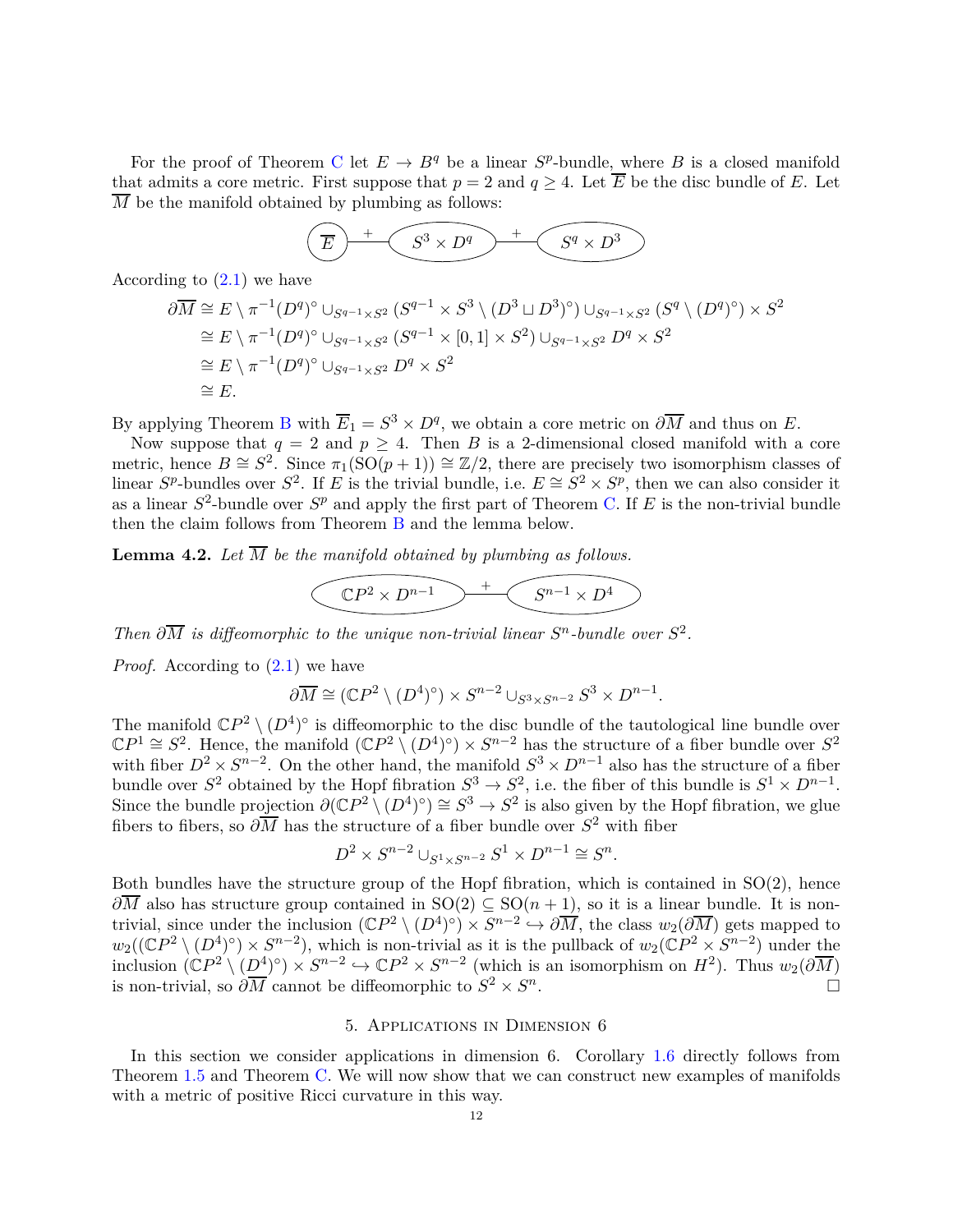<span id="page-12-0"></span>5.1. **Known Examples of Closed, Simply-Connected 6-Manifolds with a Metric of Positive Ricci Curvature.** Let us consider the examples known so far. By [\[27,](#page-17-3) Theorem 3.5] (cf. also Proposition [2.2\)](#page-4-5), fiber bundles with homogeneous fibers admit a metric of positive Ricci curvature if both base and fiber admit a metric of positive Ricci curvature. We obtain the following list of manifolds that admit a metric of positive Ricci curvature:

- (1) Linear  $S^2$ -bundles over  $B = \#_k(\pm \mathbb{C}P^2)$  (if  $k = 0$  then  $B = S^4$ ) or  $B = \#_k(S^2 \times S^2)$  (the base *B* admits a metric of positive Ricci curvature by [\[28\]](#page-17-12) and by [\[33,](#page-17-9) Theorem 4]);
- (2)  $S^3 \times S^3$ ;
- (3)  $S^2 \tilde{\times} S^4$ , the unique non-trivial linear  $S^4$ -bundle over  $S^2$ ;
- (4) Projective bundles, i.e.  $\mathbb{C}P^2$ -bundles, over  $S^2$ .

Next, we list all closed simply-connected 6-dimensional homogeneous spaces, cohomogeneity one manifolds and biquotients that are not already contained in the list above, by using the classification results of Gorbatsevitch [\[19\]](#page-17-17), Hoelscher [\[23\]](#page-17-18), and DeVito [\[15\]](#page-16-15), ordered by their second Betti number. These manifolds are:

- $(5) S^6;$
- (6) The oriented Grassmannian  $\tilde{G}_2(\mathbb{R}^5) \cong SO(5)/(SO(3) \times SO(2))$  (which is a homogeneous space);
- (7) The homogeneous space  $SU(3)/T^2$  and the biquotient  $SU(3)/T^2$ ;
- (8) Biquotients of the form  $(S^3)^3 / T^3$  that are diffeomorphic to a  $({\mathbb{C}}P^2 \# {\mathbb{C}}P^2)$ -bundle over  $S^2$ or to one of 4 sporadic examples (see [\[15,](#page-16-15) Proposition 4.23], and note that the other families appearing in this proposition are already contained in the previous items).

Finally, Sha and Yang [\[33\]](#page-17-9), by using a surgery theorem similar to Theorem [1.1,](#page-1-0) and Corro and Galaz-García [\[13\]](#page-16-16), by using a lifting result of Gilkey, Park and Tuschmann [\[18\]](#page-16-1), obtained metrics of positive Ricci curvature on connected sums of sphere bundles, which in dimension 6 are given as follows:

$$
(9) \#_{k}(S^{2} \times S^{4}) \#_{l}(S^{3} \times S^{3}),
$$

(10)  $(S^2 \tilde{\times} S^4) \#_k (S^2 \times S^4) \#_{k+2} (S^3 \times S^3)$ .

Note that the manifolds in items (9) and (10), apart from  $S^3 \times S^3$ , are the only manifolds in this list with non-trivial third Betti number, and, together with the linear  $S^2$ -bundles in item (1) they are the only manifolds where the second Betti number is greater than 3.

5.2. **New Examples of Closed, Simply-Connected 6-Manifolds with a Metric of Positive Ricci Curvature.** Given a closed, simply-connected and oriented 6-manifold *M* we have an associated trilinear form  $\mu_M$ :  $H^2(M) \otimes H^2(M) \otimes H^2(M) \to \mathbb{Z}$  defined by

$$
\mu_M(x, y, z) = \langle x \smile y \smile z, [M] \rangle.
$$

Further invariants are the third Betti number  $b_3(M) \in 2\mathbb{Z}$ , the second Stiefel-Whitney class  $w_2(M) \in H^2(M; \mathbb{Z}/2) \cong H^2(M) \otimes \mathbb{Z}/2$  and the first Pontryagin class  $p_1(M) \in H^4(M) \cong \text{Hom}(H^2(M), \mathbb{Z})$ . In fact, if  $H_2(M)$  is torsion-free, the invariants  $(H^2(M), b_3(M), \mu_M, w_2(M), p_1(M))$  already determine the diffeomorphism type of *M* by the classification of Jupp [\[24\]](#page-17-19).

The manifolds we consider are linear  $S^2$ -bundles over a closed, simply-connected 4-manifold *B*. We have the following classification result.

**Lemma 5.1.** *Let B be a closed, simply-connected 4-manifold. Then isomorphism classes of linear*  $S^2$ -bundles over *B* are in bijection with pairs  $(x, Y) \in H^2(B; \mathbb{Z}/2) \times H^4(B)$  such that  $X^2 \equiv Y$  $\text{mod } 4$  *for some*  $X \in H^2(B)$  *with*  $X \equiv x \mod 2$ . The bijection is given by assigning the pair  $(w_2(\xi), p_1(\xi))$  *to the sphere bundle of a vector bundle*  $\xi$  *over*  $B$  *of rank 3.*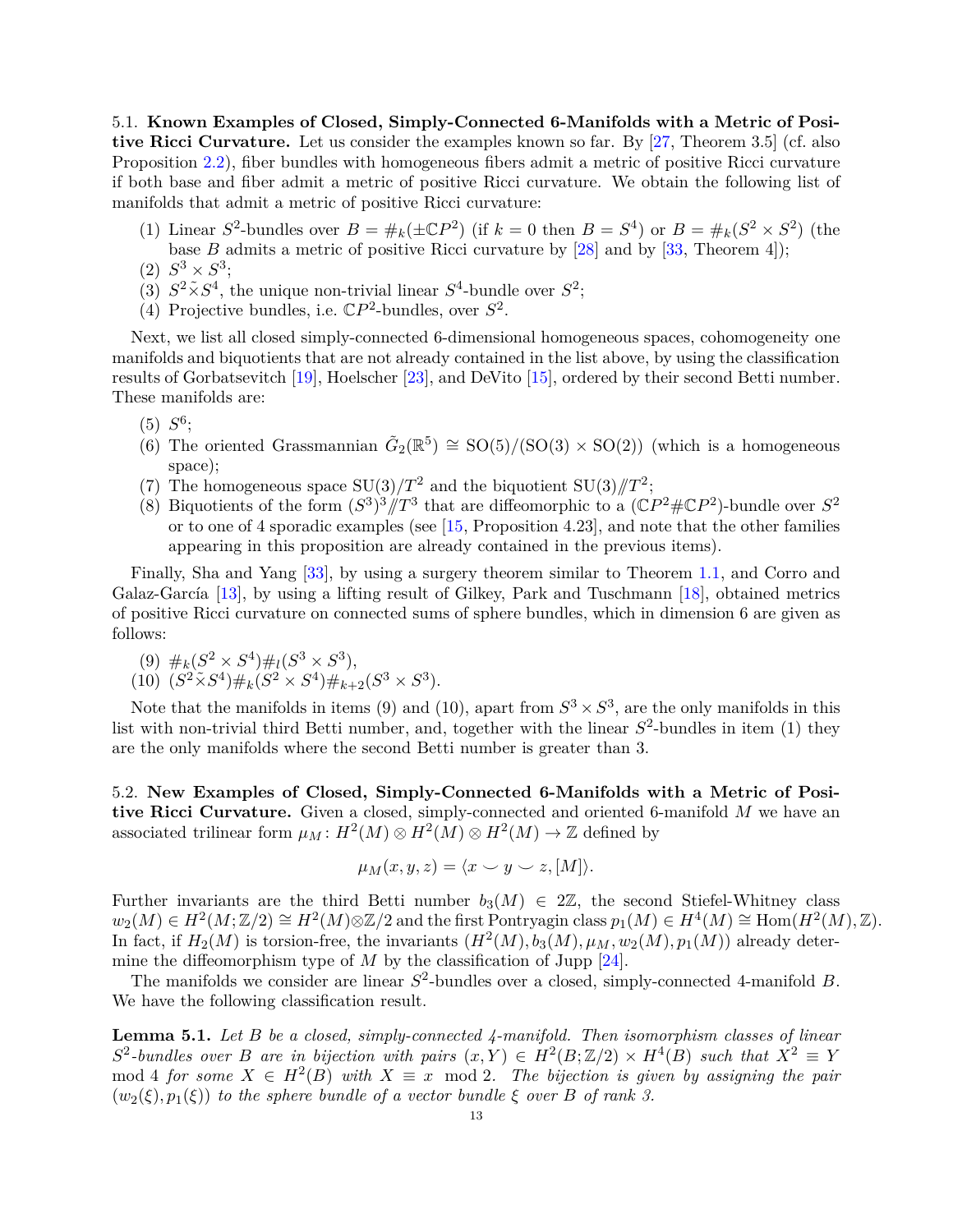*Proof.* This is precisely the classification of Dold and Whitney [\[16\]](#page-16-17), except that the condition on  $(x, Y)$  is given by

$$
\mathcal{P}_2(x) \equiv Y \mod 4,
$$

where  $\mathcal{P}_2$ :  $H^2(B;\mathbb{Z}/2) \to H^4(B;\mathbb{Z}/4)$  is the Pontryagin square operation. Since  $H^2(B)$  is free abelian, every class  $x \in H^2(B; \mathbb{Z}/2)$  has a preimage  $X \in H^2(B)$ . Hence,

$$
\mathcal{P}_2(x) = \mathcal{P}_2(X \bmod 2) = X^2 \mod 4,
$$

which shows that the condition  $\mathcal{P}_2(x) \equiv Y \mod 4$  is equivalent to  $X^2 \equiv Y \mod 4$  for one, and thus for all preimages  $X \in H^2(B)$  of *x*.

Now we consider the special case  $B = B_{\overline{\gamma}} = \#_{i=1}^k \gamma_i \mathbb{C} P^2$  for  $\overline{\gamma} = (\gamma_1, \dots, \gamma_k) \in \{\pm 1\}^k$ . We denote by  $b_i \in H^2(\gamma_i \mathbb{C}P^2)$  a generator of the cohomology ring of the *i*-th summand of *B* and let  $c = [B]^* \in H^4(B)$ . Then  $b_i \smile b_j = \delta_{ij} \gamma_i c$  and we have  $w_2(B) \equiv \sum_i b_i \mod 2$  and  $p_1(B) = \sum_i 3\gamma_i c$ .

<span id="page-13-3"></span>**Corollary 5.2.** *Isomorphism classes of linear*  $S^2$ -bundles over  $B_{\overline{\gamma}}$  are in bijection with elements  $(\alpha, \overline{\beta}) \in \mathbb{Z} \times \{0,1\}^k$ . The bijection assigns to  $\alpha$  and  $\overline{\beta} = (\beta_1, \ldots, \beta_k)$  the sphere bundle of a *vector bundle*  $\xi$  *over*  $B_{\overline{\gamma}}$  *of rank 3 with first Pontryagin class*  $p_1(\xi) = (4\alpha + \sum_i \gamma_i \beta_i)c$  *and second Stiefel-Whitney class*  $w_2(\xi) = \sum_i \beta_i b_i \mod 2$ .

**Definition 5.3.** We denote the total space of the  $S^2$ -bundle we obtain as in Corollary [5.2](#page-13-3) by  $M_{\alpha,\overline{\beta},\overline{\gamma}}.$ 

Note that, by Corollary [C,](#page-2-2) all the manifolds  $M_{\alpha,\overline{\beta},\overline{\gamma}}$  admit core metrics.

<span id="page-13-1"></span>**Proposition 5.4.** *Let*  $M = \#_{i=1}^m (S^3 \times S^3) \#_{i=1}^l M_{\alpha_i, \overline{\beta}_i, \overline{\gamma}_i}$ *. Suppose that* 

- $m, l \geq 1$ *, and*  $\alpha_1 \neq 0$  *or*  $k_1 \geq 1$ *, or*
- $l \geq 2$  *and*  $k_1, k_2 \geq 1$ *.*

*Then M is not diffeomorphic to the total space of a linear sphere bundle or a projective bundle as in [5.1,](#page-12-0) a homogeneous space, a cohomogeneity one manifold or a biquotient. In particular it as an example of a manifold with a metric of positive Ricci curvature that is not contained in the list of Section [5.1.](#page-12-0)*

<span id="page-13-2"></span>**Remark 5.5.** It follows from Corollary [5.8](#page-15-0) below that  $M_{\alpha,\overline{\beta},\overline{\gamma}}$  is spin if and only if  $\beta_j = 1$  for all *j*. In Proposition [5.4](#page-13-1) there is no restriction on the  $\beta_i$ , hence we obtain infinitely many new examples both in the spin and non-spin case.

To prove Proposition [5.4](#page-13-1) we need to determine the invariants of the manifolds  $M_{\alpha,\overline{\beta},\overline{\gamma}}$ , which will be carried out in the next section.

<span id="page-13-0"></span>5.3. **The Invariants of Linear** *S* 2 **-Bundles over Closed, Simply-Connected 4-Manifolds.** We will now determine the invariants of the total space of a linear  $S^2$ -bundle over a closed, simplyconnected 4-manifold in order to prove Proposition [5.4.](#page-13-1)

Recall that for a linear  $S^m$ -bundle  $\pi: E \to B$  we have the Gysin sequence

$$
\dots \xrightarrow{\cdot \sim e(\pi)} H^i(B) \xrightarrow{\pi^*} H^i(E) \xrightarrow{\psi} H^{i-m}(B) \xrightarrow{\cdot \sim e(\pi)} H^{i+1}(B) \xrightarrow{\pi^*} \dots,
$$

where  $e(\pi) \in H^{m+1}(B)$  is the Euler class. The map  $\psi: H^*(E) \to H^{*-m}(B)$  satisfies the following property.

<span id="page-13-4"></span>**Lemma 5.6** ([\[25,](#page-17-20) Lemma 1]). *For*  $x \in H^{i}(B)$  *and*  $y \in H^{j}(E)$  *we have* 

$$
\psi(\pi^*(x) \smile y) = (-1)^i x \smile \psi(y).
$$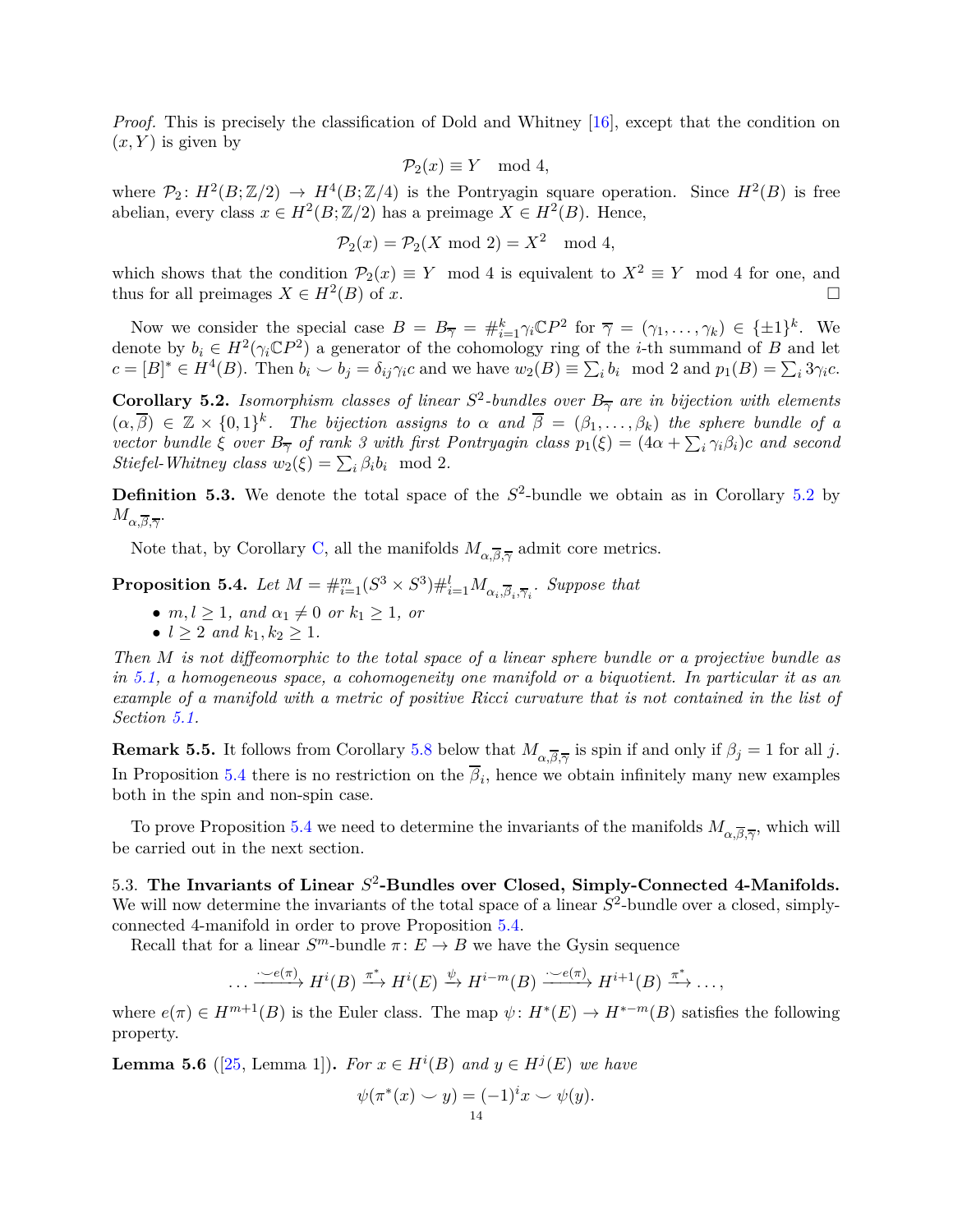Now assume that the Euler class  $e(\pi)$  vanishes. Then the Gysin sequence splits up into short exact sequences of the form

(5.1) 
$$
0 \longrightarrow H^{i}(B) \xrightarrow{\pi^{*}} H^{i}(E) \xrightarrow{\psi} H^{i-m}(B) \longrightarrow 0.
$$

From now on we assume that *B* is connected. Then, following [\[25,](#page-17-20) Section 8], let  $a \in H^m(E)$  such that  $\psi(a) = 1 \in H^0(B) \cong \mathbb{Z}$ . We define  $\theta_a: H^*(B) \to H^{*+m}(E)$  by

<span id="page-14-1"></span><span id="page-14-0"></span>
$$
\theta_a(x) = (-1)^{i(m+1)}a \smile \pi^*(x)
$$

for  $x \in H^{i}(B)$ . Then, by Lemma [5.6,](#page-13-4) the map  $\theta_{a}$  defines a splitting of [\(5.1\)](#page-14-0), i.e.  $\psi \circ \theta_{a} = id_{H^{*}(B)}$ . In particular, we have

(5.2) 
$$
H^{i}(E) = \pi^{*}(H^{i}(B)) \oplus \theta_{a}(H^{i-m}(B)).
$$

Now we assume  $m = 2$ , i.e.  $\pi: E \to B$  is a linear  $S^2$ -bundle, and that B is a closed simplyconnected 4-manifold, so *E* is a simply-connected closed 6-manifold. We choose an orientation on *B* and orient *E* such that  $\psi([E]^*) = [B]^*$ . We have that  $H^3(B) \cong H_1(B)$  is trivial, hence  $e(\pi) \in H^3(B)$  vanishes. We denote by  $\xi$  the vector bundle corresponding to  $\pi$ .

<span id="page-14-2"></span>**Lemma 5.7.** *The manifold E has torsion-free homology. Let*  $W \in H^2(B)$  *such that*  $W \equiv w_2(\xi)$  $\text{mod } 2$ . Then there exists  $a \in H^2(E)$  with  $\psi(a) = 1$  such that

$$
H^2(E) = \pi^*(H^2(B)) \oplus \mathbb{Z}a
$$

 $and$  *for*  $x_1, x_2, x_3 \in H^2(B)$  *we have* 

$$
\mu_E(\pi^*x_1, \pi^*x_2, \pi^*x_3) = 0,\n\mu_E(\pi^*x_1, \pi^*x_2, a) = \langle x_1 \smile x_2, [B] \rangle,\n\mu_E(\pi^*x_1, a, a) = \langle x_1 \smile W, [B] \rangle,\n\mu_E(a, a, a) = \frac{1}{4} \langle 3W^2 + p_1(\xi), [B] \rangle.
$$

*Further, we have*  $b_3(E) = 0$  *and for*  $x \in H^2(B)$  *we have* 

$$
w_2(E) = \pi^* w_2(\xi) + \pi^* w_2(B),
$$
  
\n
$$
p_1(E)(\pi^* x) = 0,
$$
  
\n
$$
p_1(E)(a) = \langle p_1(\xi) + p_1(B), [B] \rangle.
$$

*Proof.* Since *B* is simply-connected, the group  $H^2(B)$  is torsion-free. Hence, by [\(5.2\)](#page-14-1), the manifold *E* has torsion-free cohomology, and thus, by Poincaré duality, also torsion-free homology. The splitting  $H^2(E) = \pi^*(H^2(B)) \oplus \mathbb{Z}a$  also follows from [\(5.2\)](#page-14-1) and holds for any  $a \in H^2(E)$  with  $\psi(a) = 1.$ 

For  $x_1, x_2, x_3 \in H^2(B)$  we have

$$
\pi^* x_1 \smile \pi^* x_2 \smile \pi^* x_3 = \pi^* (x_1 \smile x_2 \smile x_3) = 0.
$$

For the remaining cup products first note that

$$
[B]^* \frown \pi_*(a \frown [E]) = \pi_*((\pi^*([B]^*) \frown a) \frown [E]) = \pi_*((\theta_a([B]^*) \frown [E]) = \pi_*([E]^* \frown [E]) = 1,
$$

hence  $\pi_*(a \frown [E]) = [B]$ . It follows that, for any  $y \in H^4(B)$ , we have

$$
\pi_*((\pi^*y \smile a) \frown [E]) = \pi_*(\pi^*(y) \frown (a \frown [E])) = y \frown \pi_*(a \frown [E]) = y \frown [B].
$$

In particular,

$$
\langle \pi^* x_1 \smile \pi^* x_2 \smile a, [E] \rangle = \langle x_1 \smile x_2, [B] \rangle.
$$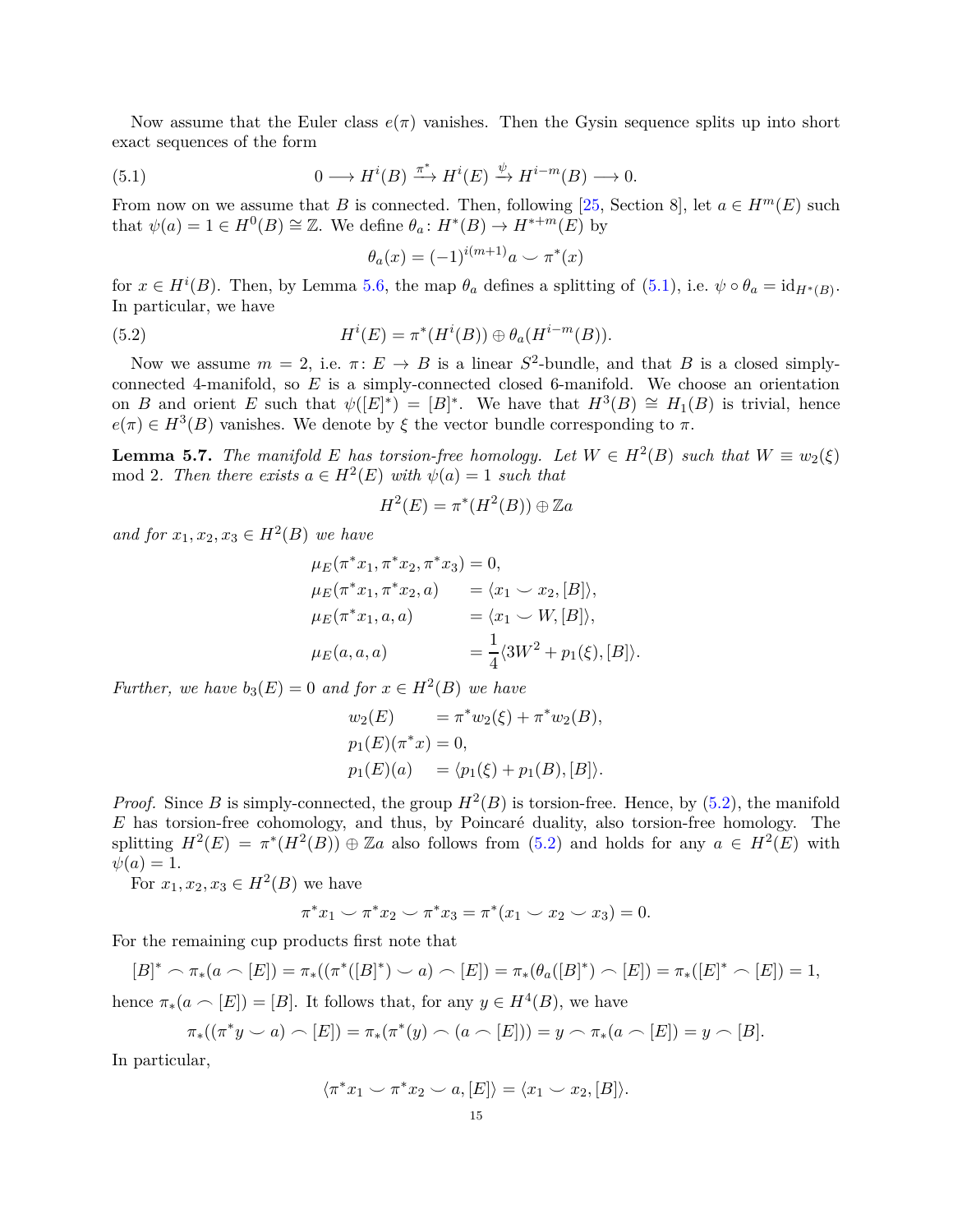For the remaining cup products we need to determine  $a^2$ . By [\(5.2\)](#page-14-1) there are unique  $\alpha \in H^4(B)$ ,  $\beta \in H^2(B)$  such that

$$
a^2 = \pi^* \alpha + a \smile \pi^* \beta.
$$

By [\[25,](#page-17-20) (8.2) and Theorem III], we can choose *a* so that  $\beta = W$  and by [25, Theorem IV] we have

$$
p_1(\xi) = 4\alpha + \beta^2 = 4\alpha + W^2.
$$

It follows that

$$
a^{2} = \frac{1}{4}\pi^{*}(p_{1}(\xi) - W^{2}) + a \smile \pi^{*}W,
$$
  

$$
\pi^{*}x_{1} \smile a \smile a = a \smile \pi^{*}(x_{1} \smile W)
$$

and hence

so

$$
\mu_E(\pi^*x_1, a, a) = \langle x_1 \smile W, [B] \rangle.
$$

Further,

$$
a^{3} = \frac{1}{4}a \smile \pi^{*}(p_{1}(\xi) - W^{2}) + a^{2} \smile \pi^{*}W
$$
  
=  $\frac{1}{4}a \smile \pi^{*}(p_{1}(\xi) - W^{2}) + a \smile \pi^{*}(W^{2})$   
=  $\frac{1}{4}a \smile \pi^{*}(3W^{2} + p_{1}(\xi)),$ 

so

$$
\mu_E(a, a, a) = \frac{1}{4} \langle 3W^2 + p_1(\xi), [B] \rangle.
$$

To show the remaining claims, denote by *E* the total space of the disc bundle corresponding to *E*. Then  $T\overline{E} \cong TE \oplus \underline{\mathbb{R}}_E$ , the trivial factor corresponds to the normal vector of  $E = \partial \overline{E}$ . Further,  $T\overline{E} \cong \pi^*(TB) \oplus \pi^*\xi$ . It follows that

$$
w_2(E) = \pi^* w_2(\xi) + \pi^* w_2(B)
$$

and, since  $H^4(E)$  is torsion-free,

$$
p_1(E) = \pi^* p_1(\xi) + \pi^* p_1(B),
$$

from which the claims on  $p_1(E)$  directly follow.

We denote the pullback along the bundle projection of  $b_i$  in  $H^*(M_{\alpha,\overline{\beta},\overline{\gamma}})$  again by  $b_i$ . As a consequence of Lemma [5.7](#page-14-2) with  $W = \sum_i \beta_i b_i$  we obtain the corollary below.

<span id="page-15-0"></span>**Corollary 5.8.** *The manifold*  $M = M_{\alpha, \overline{\beta}, \overline{\gamma}}$  *is a simply-connected 6-manifold with torsion-free homology and*  $b_3(M) = 0$ *. Further, we have* 

$$
\mu_M(b_i, b_j, b_m) = 0
$$
  
\n
$$
\mu_M(b_i, b_j, a) = \delta_{ij} \gamma_i,
$$
  
\n
$$
\mu_M(b_i, a, a) = \beta_i \gamma_i,
$$
  
\n
$$
\mu_M(a, a, a) = \alpha + \sum_i \beta_i \gamma_i,
$$

*and*

$$
w_2(M) = \sum_i (1 - \beta_i) b_i \mod 2,
$$
  
\n
$$
p_1(M)(b_i) = 0,
$$
  
\n
$$
p_1(M)(a) = 4\alpha + \sum_i (3 + \beta_i) \gamma_i.
$$
  
\n
$$
16
$$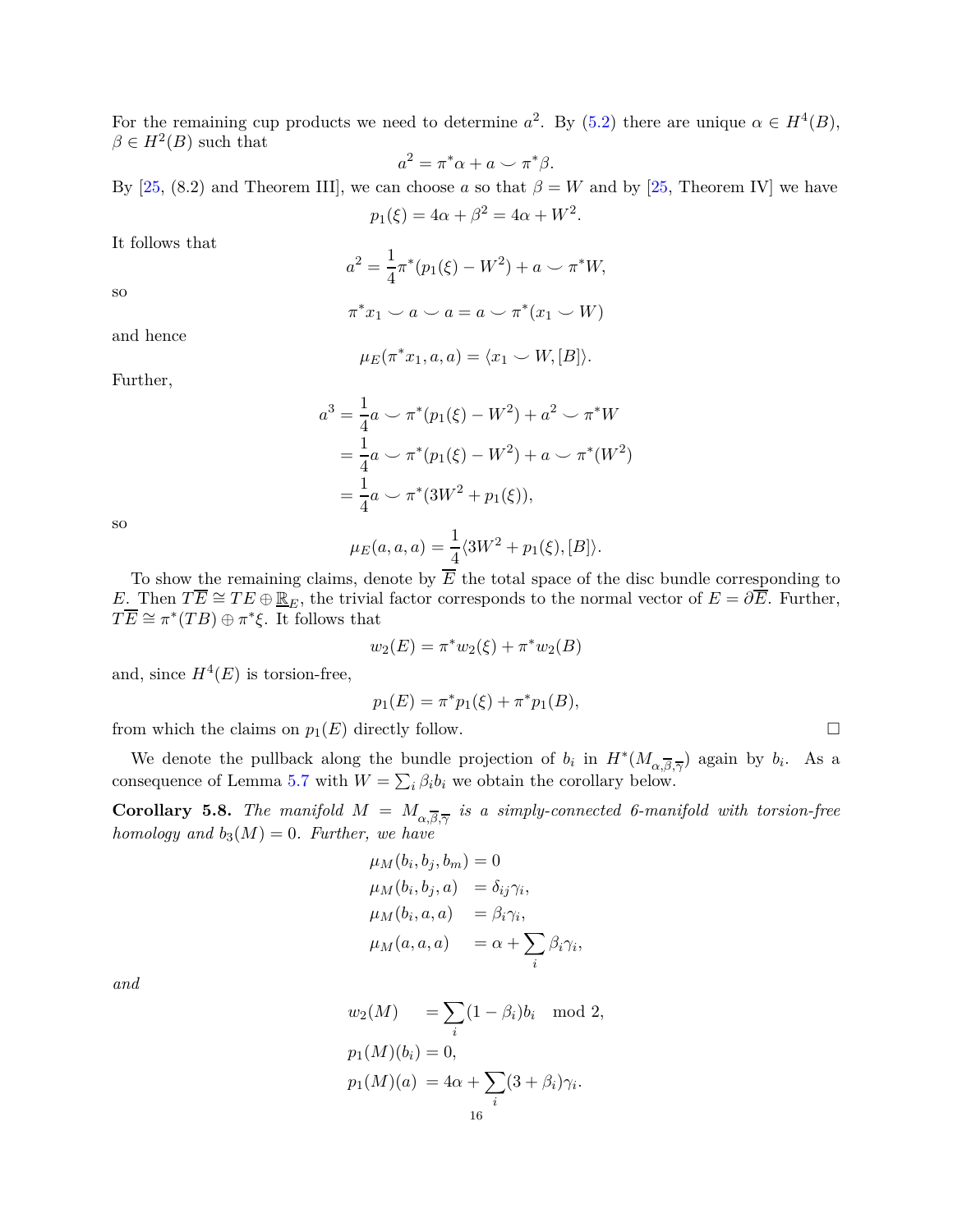We are now ready to prove Proposition  $5.4$ .

*Proof of Proposition* [5.4.](#page-13-1) First suppose that  $m, l \geq 1$ . Besides  $S^3 \times S^3$ , the only manifolds in the list of Section [5.1](#page-12-0) with non-trivial third Betti number are those in items (2), (9) and (10). These manifolds have trivial trilinear form  $\mu$ . If  $\alpha_1 \neq 0$  or  $k_1 \geq 1$ , then, by Corollary [5.8,](#page-15-0) the manifold *M* has non-trivial trilinear form  $\mu$ *M*, so it cannot be diffeomorphic to any of the manifolds in the list above.

Now suppose  $l \geq 2$  and  $k_1, k_2 \geq 1$ . Then  $b_2(M) \geq 4$ , so M can only be diffeomorphic to the manifolds in items  $(1)$ ,  $(9)$  and  $(10)$ . Every such manifold *N* has the property that its trilinear form is trivial on the subspace  $U = \{x \in H^2(N) \mid x \smile p_1(N) = 0\}$  by Lemma [5.7.](#page-14-2) We conclude the proof by showing that *M* does not have this property.

Let  $\nu_i = p_1(M)(a_i)$  and let  $\lambda_1, \lambda_2 \in \mathbb{Z}$  with  $\lambda_1$  or  $\lambda_2$ , say  $\lambda_1$ , non-zero, such that  $\lambda_1\nu_1 + \lambda_2\nu_2 = 0$ . Then

$$
p_1(M)(\lambda_1 a_1 + \lambda_2 a_2) = 0.
$$

By Corollary [5.8,](#page-15-0) we also have  $p_1(M)(b_{1,1}) = 0$ , and

$$
\mu_M(\lambda_1 a_1 + \lambda_2 a_2, b_{1,1}, b_{1,1}) = \lambda_1 \mu_M(a_1, b_{1,1}, b_{1,1}) = \lambda_1 \gamma_{1,1} \neq 0,
$$

which shows that  $\mu_M$  is non-trivial on *U*.

#### **REFERENCES**

- <span id="page-16-0"></span>[1] Lionel Bérard-Bergery. Certains fibrés à courbure de Ricci positive. *C. R. Acad. Sci. Paris Sér. A-B*, 286(20):A929–A931, 1978.
- <span id="page-16-12"></span>[2] Arthur L. Besse. *Einstein manifolds*, volume 10 of *Ergebnisse der Mathematik und ihrer Grenzgebiete (3) [Results in Mathematics and Related Areas (3)]*. Springer-Verlag, Berlin, 1987.
- <span id="page-16-13"></span>[3] Boris Botvinnik, Mark G. Walsh, and David J. Wraith. Homotopy groups of the observer moduli space of Ricci positive metrics. *Geom. Topol.*, 23(6):3003–3040, 2019.
- <span id="page-16-2"></span>[4] Charles P. Boyer and Krzysztof Galicki. Rational homology 5-spheres with positive Ricci curvature. *Math. Res. Lett.*, 9(4):521–528, 2002.
- <span id="page-16-3"></span>[5] Charles P. Boyer and Krzysztof Galicki. Erratum and addendum for: "Rational homology 5-spheres with positive Ricci curvature" [Math. Res. Lett. **9** (2002), no. 4, 521–528; mr1928872]. *Math. Res. Lett.*, 13(2-3):463–465, 2006.
- <span id="page-16-4"></span>[6] Charles P. Boyer and Krzysztof Galicki. Highly connected manifolds with positive Ricci curvature. *Geom. Topol.*, 10:2219–2235, 2006.
- <span id="page-16-5"></span>[7] Charles P. Boyer, Krzysztof Galicki, and Michael Nakamaye. Sasakian geometry, homotopy spheres and positive Ricci curvature. *Topology*, 42(5):981–1002, 2003.
- <span id="page-16-11"></span>[8] William Browder. *Surgery on simply-connected manifolds*. Springer-Verlag, New York-Heidelberg, 1972. Ergebnisse der Mathematik und ihrer Grenzgebiete, Band 65.
- <span id="page-16-8"></span>[9] Bradley Lewis Burdick. *Metrics of Positive Ricci Curvature on Connected Sums: Projective Spaces, Products, and Plumbings*. ProQuest LLC, Ann Arbor, MI, 2019. Thesis (Ph.D.)–University of Oregon.
- <span id="page-16-7"></span>[10] Bradley Lewis Burdick. Ricci-positive metrics on connected sums of projective spaces. *Differential Geom. Appl.*, 62:212–233, 2019.
- <span id="page-16-9"></span>[11] Bradley Lewis Burdick. Metrics of positive Ricci curvature on the connected sums of products with arbitrarily many spheres. *Ann. Global Anal. Geom.*, 58(4):433–476, 2020.
- <span id="page-16-16"></span><span id="page-16-10"></span>[12] Bradley Lewis Burdick. The space of positive ricci curvature metrics on spin manifolds, 2020. [arXiv:2009.06199](http://arxiv.org/abs/2009.06199).
- [13] Diego Corro and Fernando Galaz-García. Positive Ricci curvature on simply-connected manifolds with cohomogeneity-two torus actions. *Proc. Amer. Math. Soc.*, 148(7):3087–3097, 2020.
- <span id="page-16-6"></span>[14] Diarmuid Crowley and David J. Wraith. Positive Ricci curvature on highly connected manifolds. *J. Differential Geom.*, 106(2):187–243, 2017.
- <span id="page-16-15"></span>[15] Jason DeVito. The classification of compact simply connected biquotients in dimension 6 and 7. *Math. Ann.*, 368(3-4):1493–1541, 2017.
- <span id="page-16-17"></span>[16] A. Dold and H. Whitney. Classification of oriented sphere bundles over a 4-complex. *Ann. of Math. (2)*, 69:667– 677, 1959.
- <span id="page-16-14"></span>[17] L. Zhiyong Gao and S.-T. Yau. The existence of negatively Ricci curved metrics on three-manifolds. *Invent. Math.*, 85(3):637–652, 1986.
- <span id="page-16-1"></span>[18] Peter B. Gilkey, JeongHyeong Park, and Wilderich Tuschmann. Invariant metrics of positive Ricci curvature on principal bundles. *Math. Z.*, 227(3):455–463, 1998.